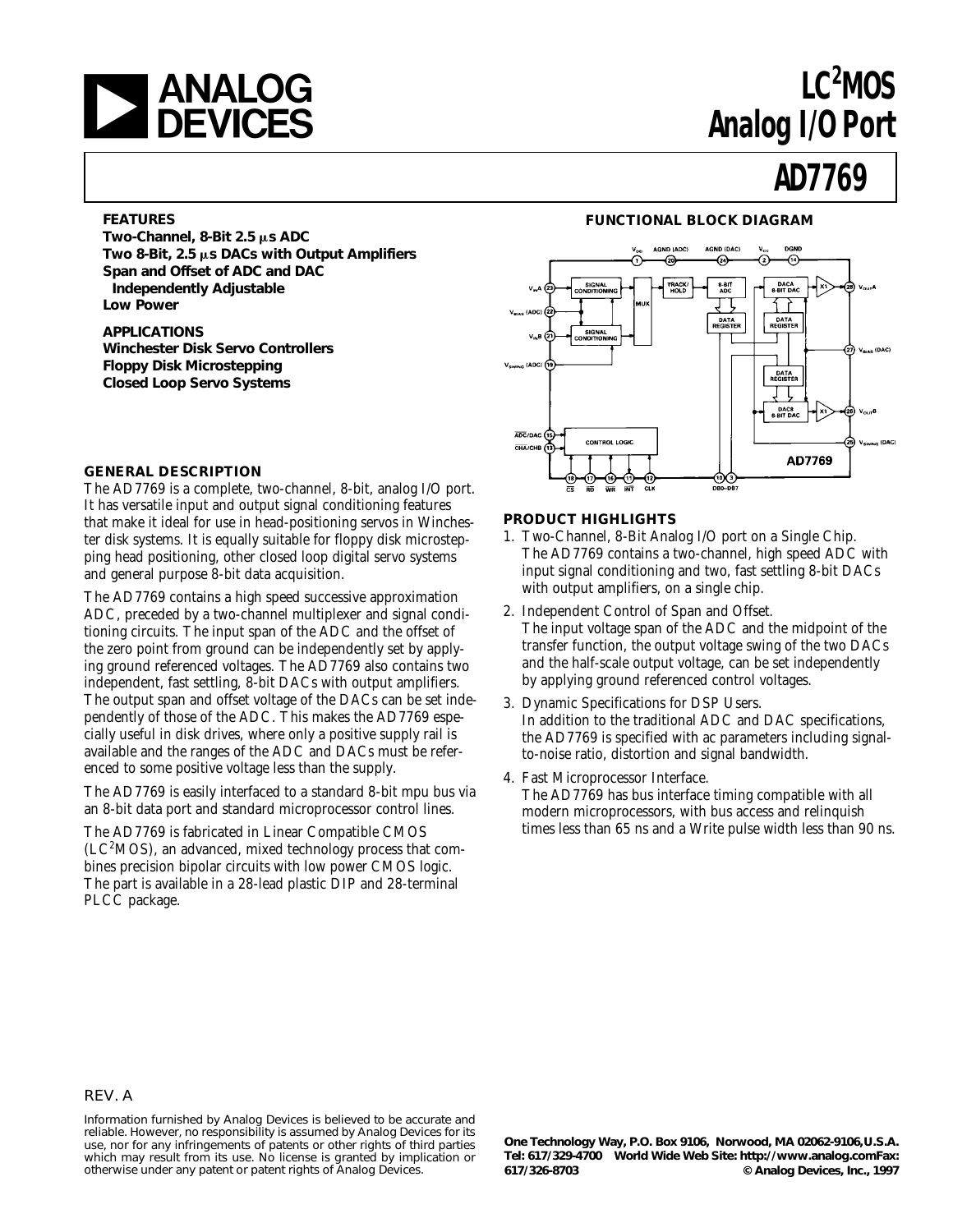# **AD7769–SPECIFICATIONS**

 $\mathsf{ADC}$   $\mathsf{SPECIFICATIONS}\xspace$   $(\mathsf{V_{DD}}=+12 \text{ V}\pm10\%; \mathsf{V_{CC}}=+5 \text{ V}\pm5\%;$  AGND [ADC] = AGND [DAC] = DGND = 0 V; V<sub>BIAS</sub> [ADC] = +5 V;<br> $\mathsf{ADC}$   $\mathsf{SPECIFICATIONS}\xspace$   $\mathsf{V_{SWING}}$  [ADC] = +2.5 V; f<sub>CLK</sub> = 5 MHz external. All specif  $V_{SWING}$  [ADC]  $= +2.5$  V; f<sub>CLK</sub>  $= 5$  MHz external. All specifications T<sub>MIN</sub> to T<sub>MAX</sub><sup>1</sup> unless otherwise noted.)

| <b>Parameter</b>                                 | <b>J</b> Version              | <b>A</b> Version     | <b>Units</b>       | <b>Conditions/Comments</b>                                                                                                              |
|--------------------------------------------------|-------------------------------|----------------------|--------------------|-----------------------------------------------------------------------------------------------------------------------------------------|
| DC ACCURACY                                      |                               |                      |                    |                                                                                                                                         |
| Resolution                                       | 8                             | $\ast$               | <b>Bits</b>        |                                                                                                                                         |
| <b>Relative Accuracy</b>                         | ±1                            | *                    | LSB max            | <b>See Terminology</b>                                                                                                                  |
| <b>Differential Nonlinearity</b>                 | ±1                            | $\ast$               | LSB max            | No Missing Codes. See Terminology.                                                                                                      |
| <b>Bias Offset Error</b>                         |                               |                      |                    | <b>See Terminology</b>                                                                                                                  |
| $+25^{\circ}$ C                                  | $\pm 2.5$                     | $\ast$               | LSB max            |                                                                                                                                         |
| $TMIN$ to $TMAX$                                 | ±3.0                          | $\ast$               | LSB max            |                                                                                                                                         |
| <b>Bias Offset Match</b>                         |                               |                      |                    | Channel A to Channel B                                                                                                                  |
| $+25^{\circ}C$                                   | ±2.5                          | $\ast$               | LSB max            |                                                                                                                                         |
| $T_{MIN}$ to $T_{MAX}$                           | ±3.5                          | $\ast$               | LSB max            |                                                                                                                                         |
| Plus or Minus Full-Scale Error                   |                               |                      |                    | See Terminology                                                                                                                         |
| $+25^{\circ}C$                                   | ±2.0                          | $\ast$               | LSB max            |                                                                                                                                         |
| $T_{MIN}$ to $T_{MAX}$                           | ±2.5                          | $\ast$               | LSB max            |                                                                                                                                         |
| Plus or Minus Full-Scale Match                   |                               |                      |                    | Channel A to Channel B                                                                                                                  |
| $+25^{\circ}C$                                   | $\pm 3.5$                     | $\ast$               | LSB max            |                                                                                                                                         |
| $T_{MIN}$ to $T_{MAX}$                           | ±4                            | $\ast$               | LSB max            |                                                                                                                                         |
| ADC TO DAC MATCHING                              |                               |                      |                    | Channel A/B to $V_{OUT}$ A/B                                                                                                            |
| <b>Bias Offset Match</b>                         |                               |                      |                    | $V_{BIAS} (DAC) = +5 V, V_{SWING} (DAC) = +2.5 V.$                                                                                      |
| $+25^{\circ}C$                                   | $\pm 2.5$                     | $\ast$               | LSB max            |                                                                                                                                         |
| $T_{MIN}$ to $T_{MAX}$                           | ±3.5                          | $\ast$               | LSB max            |                                                                                                                                         |
| Plus or Minus Full-Scale Match                   |                               |                      |                    |                                                                                                                                         |
| $+25^{\circ}$ C                                  | ±3.5                          | $\ast$               | LSB max            |                                                                                                                                         |
| $T_{MIN}$ to $T_{MAX}$                           | ±4.0                          | $\ast$               | LSB max            |                                                                                                                                         |
| DYNAMIC PERFORMANCE <sup>2</sup>                 |                               |                      |                    |                                                                                                                                         |
| Signal-to-Noise Ratio (SNR)                      | 44                            | $\ast$               | dB min             | $V_{IN}$ = 100 kHz Full-Scale Sine Wave with $f_{SAMPLING}$ = 400 kHz                                                                   |
| <b>Total Harmonic Distortion (THD)</b>           | 48                            | ∗                    | dB max             |                                                                                                                                         |
| Intermodulation Distortion (IMD)                 | 60                            | $\ast$               |                    | $V_{IN}$ = 100 kHz Full-Scale Sine Wave with $f_{SAMPLING}$ = 400 kHz<br>$f_a = 99$ kHz, $f_b = 96.7$ kHz with $f_{SAMPLING} = 400$ kHz |
| <b>Frequency Response</b>                        | 0.1                           | $\ast$               | dB typ<br>dB typ   | $V_{IN}$ = Full-Scale, dc to 200 kHz Sine Wave                                                                                          |
|                                                  |                               |                      |                    |                                                                                                                                         |
| <b>ANALOG INPUTS</b>                             |                               |                      |                    |                                                                                                                                         |
| Input Voltage Ranges, $V_{IN}A$ , $V_{IN}B$      | $V_{BIAS} - V_{SWING}$ or 0   |                      | V min              | Whichever Is the Higher                                                                                                                 |
|                                                  | $V_{BIAS} + V_{SWING}$ or 9.8 |                      | V max              | Whichever Is the Lower                                                                                                                  |
| Input Currents, $I_{IN}A$ , $I_{IN}B$            | $\pm 0.4$                     |                      | mA max             |                                                                                                                                         |
| ADC REFERENCE INPUTS                             |                               |                      |                    |                                                                                                                                         |
| <b>Input Voltage Levels</b>                      |                               |                      |                    |                                                                                                                                         |
| $V_{BIAS}$ (ADC)                                 | 2/6.8                         | $\ast$               | V min/max          | With Respect to AGND (ADC). For Specified Performance.                                                                                  |
| V <sub>SWING</sub> (ADC)                         | 2.0/3.0                       | $\ast$               | V min/max          | With Respect to AGND (ADC). For Specified Performance.                                                                                  |
| <b>Input Currents</b>                            |                               |                      |                    |                                                                                                                                         |
| $V_{BIAS}$ (ADC) Input                           | ±800                          | $\ast$               | µA max             |                                                                                                                                         |
| $V_{SWING}$ (ADC) Input                          | ±1                            | $\ast$               | µA max             |                                                                                                                                         |
| <b>LOGIC OUTPUTS</b>                             |                               |                      |                    |                                                                                                                                         |
| DB0-DB7, INT                                     |                               |                      |                    |                                                                                                                                         |
| V <sub>OL</sub> , Output Low Voltage             | 0.4                           |                      | V max              | $I_{SINK} = 1.6 \text{ mA}$                                                                                                             |
| V <sub>OH</sub> , Output High Voltage            | 4.0                           | $\ast$               | V min              | $I_{\text{SOLRCE}} = 200 \mu A$                                                                                                         |
| DB0-DB7                                          |                               |                      |                    |                                                                                                                                         |
| <b>Floating State Leakage Current</b>            | ±10                           | $\ast$               | μA max             |                                                                                                                                         |
| Floating State Capacitance <sup>2</sup>          | 10                            | $\ast$               | $pF$ max           |                                                                                                                                         |
| <b>Output Coding</b>                             |                               | <b>Offset Binary</b> |                    |                                                                                                                                         |
| POWER REQUIREMENTS                               |                               |                      |                    |                                                                                                                                         |
|                                                  | 4.75/5.25                     | $\ast$               | V min/V max        |                                                                                                                                         |
| $V_{CC}$ Range                                   |                               |                      |                    | For Specified Performance. The Part Will Function with<br>$V_{CC}$ =5 V $\pm$ 10% with Degraded Performance.                            |
|                                                  |                               |                      | V min/V max        | For Specified Performance                                                                                                               |
| V <sub>DD</sub> Range<br>$I_{DD} \omega + 25$ °C | 10.8/13.2<br>20               | $\ast$               | mA max             | For ADC and DAC: $V_{BIAS} = 5.0 V$ ; $V_{SWING} = 3.0 V$ ; $V_{IN}A$ ,                                                                 |
| $V_{UB}Am V_{IN}B = T_{MIN}$ to $T_{MAX}$        | 22                            | $\ast$               | mA max             | $V_{BIAS}$ ; DAC Code = FF (Hex); DACA and DACB Load = 5 k $\Omega$                                                                     |
|                                                  |                               |                      |                    | to AGND (DAC). Typically $I_{DD} = 14$ mA.                                                                                              |
| I <sub>CC</sub> @ +25 $\rm{^{\circ}C}$           | 5                             | $\ast$               | mA max             | Logic Inputs = 2.4 V, CLK Input = 0.8 V. Typically $I_{CC}$ = 1.5 mA.                                                                   |
|                                                  | $\boldsymbol{6}$              | $\ast$               | $\rm mA$ $\rm max$ |                                                                                                                                         |
| $TMIN$ to $TMAX$                                 |                               |                      |                    |                                                                                                                                         |

NOTES 1 Temperature range as follows: J Version: 0°C to +70°C; A Version: –40°C to +85°C.

<sup>2</sup> Sample tested at  $+25^{\circ}$ C to ensure compliance.

\*Specification same as J Version.

Specifications subject to change without notice.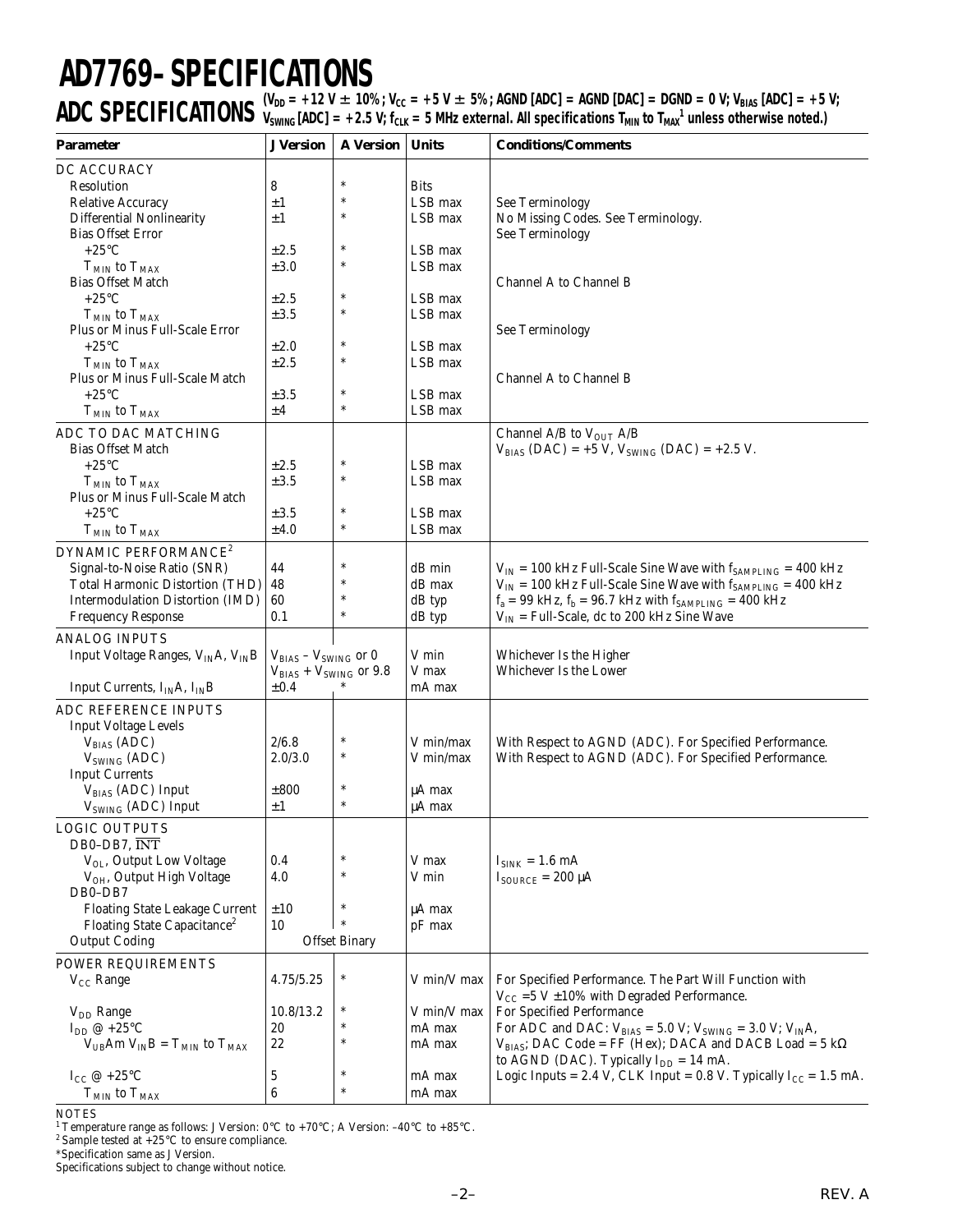(V<sub>DD</sub> = +12 V  $\pm$  10%; V<sub>CC</sub> = +5 V  $\pm$  5%; AGND [DAC] = AGND [ADC] = DGND = 0 V;  $\bm{V_{BIAS}}$  [DAC] = +5 V;  $\bm{V_{SWING}}$  [DAC] = +2.5 V;  $\bm{V_{OUT}}$ A,  $\bm{V_{OUT}}$ B load to AGND [DAC], R<sub>L</sub> = 5 k $\bm{\Omega}$ ,  $C_L$  = 100 pF. All specifications  $T_{MIN}$  to  $T_{MAX}$ <sup>1</sup> unless otherwise noted.)

# **DACA, DACB SPECIFICATIONS**

| <b>Parameter</b>                                                                                         | <b>J</b> Version              | <b>A Version Units</b>    |                    | <b>Conditions/Comments</b>                                                          |
|----------------------------------------------------------------------------------------------------------|-------------------------------|---------------------------|--------------------|-------------------------------------------------------------------------------------|
| STATIC PERFORMANCE                                                                                       |                               |                           |                    |                                                                                     |
| Resolution                                                                                               | 8                             | $\ast$                    | <b>Bits</b>        |                                                                                     |
| <b>Relative Accuracy</b>                                                                                 | ±1                            | $\ast$                    | LSB max            | See Terminology                                                                     |
| <b>Differential Nonlinearity</b>                                                                         | $\pm 1$                       | $\ast$                    | LSB max            | Guaranteed Monotonic. See Terminology.                                              |
| <b>Bias Offset Error</b>                                                                                 |                               |                           |                    | See Terminology                                                                     |
| $+25^{\circ}$ C                                                                                          | ±2.0                          | $\ast$                    | LSB max            |                                                                                     |
| $T_{MIN}$ to $T_{MAX}$                                                                                   | $\pm 2.5$                     | $\ast$                    | LSB max            |                                                                                     |
| <b>Bias Offset Match</b>                                                                                 |                               |                           |                    | $V_{\text{OUT}}$ A to $V_{\text{OUT}}$ B                                            |
| $+25^{\circ}C$                                                                                           | ±2.5                          | $\ast$                    | LSB max            |                                                                                     |
| $T_{MIN}$ to $T_{MAX}$                                                                                   | $\pm 3.5$                     | $\ast$                    | LSB max            |                                                                                     |
| Plus or Minus Full-Scale Error                                                                           |                               |                           |                    | See Terminology                                                                     |
| $+25^{\circ}$ C                                                                                          | ±1.5                          | $\ast$<br>$\ast$          | LSB max            |                                                                                     |
| $\rm T_{MIN}$ to $\rm T_{MAX}$                                                                           | ±2.0                          |                           | LSB max            |                                                                                     |
| Plus or Minus Full-Scale Match                                                                           |                               | $\ast$                    |                    | $V_{\text{OUT}}$ A to $V_{\text{OUT}}$ B                                            |
| $+25^{\circ}$ C                                                                                          | $\pm 3.5$                     |                           | LSB max<br>LSB max |                                                                                     |
| $T_{MIN}$ to $T_{MAX}$                                                                                   | ±4.0                          |                           |                    |                                                                                     |
| ADC to DAC MATCHING                                                                                      |                               | As Per ADC Specifications |                    |                                                                                     |
| DYNAMIC PERFORMANCE <sup>2</sup>                                                                         |                               |                           |                    |                                                                                     |
| Signal-to-Noise Ratio (SNR)                                                                              | 44                            | $\ast$                    | dB min             | $V_{\text{OUT}}$ = 20 kHz Full-Scale Sine Wave With $f_{\text{SAMPLING}}$ = 400 kHz |
| Total Harmonic Distortion (THD)                                                                          | 48                            | $\ast$                    | dB max             | $V_{\text{OUT}}$ = 20 kHz Full-Scale Sine Wave With $f_{\text{SAMPLING}}$ = 400 kHz |
| Intermodulation Distortion (IMD)                                                                         | 55                            | $\ast$                    | dB typ             | $f_a = 18.4$ kHz, $f_b = 14.5$ kHz with $f_{SAMPLING} = 400$ kHz                    |
| <b>ANALOG OUTPUTS</b>                                                                                    |                               |                           |                    |                                                                                     |
| <b>Output Voltage Ranges</b>                                                                             |                               |                           |                    |                                                                                     |
| $V_{OUT}A, V_{OUT}B$                                                                                     | $V_{BIAS} - V_{SWING}$ or 0.5 |                           | V min              | Whichever Is the Higher                                                             |
|                                                                                                          | $V_{BIAS} + V_{SWING}$ or     |                           |                    |                                                                                     |
|                                                                                                          | $V_{DD}$ -2.0                 |                           | V max              | Whichever Is the Lower                                                              |
| DC Output Impedance                                                                                      | 0.5                           |                           | $\Omega$ typ       |                                                                                     |
| <b>Short-Circuit Current</b>                                                                             | 20                            | $\ast$                    | mA typ             |                                                                                     |
| DAC REFERENCE INPUTS                                                                                     |                               |                           |                    |                                                                                     |
| <b>Input Voltage Levels</b>                                                                              |                               |                           |                    |                                                                                     |
| $V_{BIAS}$ (DAC)                                                                                         | 3/6.8                         | $\ast$                    | V min/max $ $      | With Respect to AGND (DAC). For Specified Performance.                              |
| $V_{SWING}$ (DAC)                                                                                        | 2.0/3.0                       | $\ast$                    | V min/max          | With Respect to AGND (DAC). For Specified Performance.                              |
| <b>Input Currents</b>                                                                                    |                               |                           |                    |                                                                                     |
| V <sub>BIAS</sub> (DAC) Input                                                                            | $\pm 2$                       | $\ast$                    | $\mu A$ max        |                                                                                     |
| V <sub>SWING</sub> (DAC) Input                                                                           | $\pm 1$                       | $\ast$                    | $\mu A$ max        |                                                                                     |
| AC CHARACTERISTICS <sup>2</sup>                                                                          |                               |                           |                    |                                                                                     |
| <b>Voltage Output Settling Time</b>                                                                      | 4                             | $\ast$                    | us max             | Settling Time to Within $\pm 1/2$ LSB of Final Value. Typically 2.5 $\mu$ s.        |
| Digital-to-Analog Glitch Impulse                                                                         | 30                            | $\ast$                    | nV sec typ         | <b>See Terminology</b>                                                              |
| Digital Feedthrough                                                                                      | $\mathbf{1}$                  | $\ast$                    | nV sec typ         | <b>See Terminology</b>                                                              |
| <b>LOGIC INPUTS</b>                                                                                      |                               |                           |                    |                                                                                     |
| $\overline{\text{CS}}$ , $\overline{\text{RD}}$ , $\overline{\text{WR}}$ , $\overline{\text{ADC}}$ /DAC, |                               |                           |                    |                                                                                     |
| CHA/CHB, DB0-DB7                                                                                         |                               |                           |                    |                                                                                     |
| Input Low Voltage, VINL                                                                                  | 0.8                           | $\ast$                    | V max              |                                                                                     |
| Input High Voltage, V <sub>INH</sub>                                                                     | 2.4                           | $\ast$                    | V min              |                                                                                     |
| <b>Input Leakage Current</b>                                                                             | $\pm10$                       | $\ast$                    | $\mu A$ max        |                                                                                     |
| <b>Input Capacitance</b>                                                                                 | 10                            | $\ast$                    | pF max             |                                                                                     |
| <b>CLK</b>                                                                                               |                               |                           |                    |                                                                                     |
| <b>Input Low Voltage</b>                                                                                 | 0.8                           | $\ast$                    | V max              | External Clock. For Internal Clock Operation Connect                                |
| <b>Input High Voltage</b>                                                                                | 2.4                           | $\ast$                    | V min              | the CLK Pin to $V_{DD}$ .                                                           |
| <b>Input Leakage Current</b>                                                                             | ±10                           | $\ast$                    | $\mu A$ max        |                                                                                     |
| DB0-DB7                                                                                                  |                               |                           |                    |                                                                                     |
| <b>Input Coding</b>                                                                                      | <b>Offset Binary</b>          |                           |                    |                                                                                     |
| POWER REQUIREMENTS                                                                                       |                               | As per ADC Specifications |                    |                                                                                     |

#### NOTES

<sup>1</sup>Temperature range as follows: J Version: 0°C to +70°C; A Version: −40°C to +85°C.<br><sup>2</sup>Sample tested at +25°C to ensure compliance.

\*Specifications same as J Version.

Specifications subject to change without notice.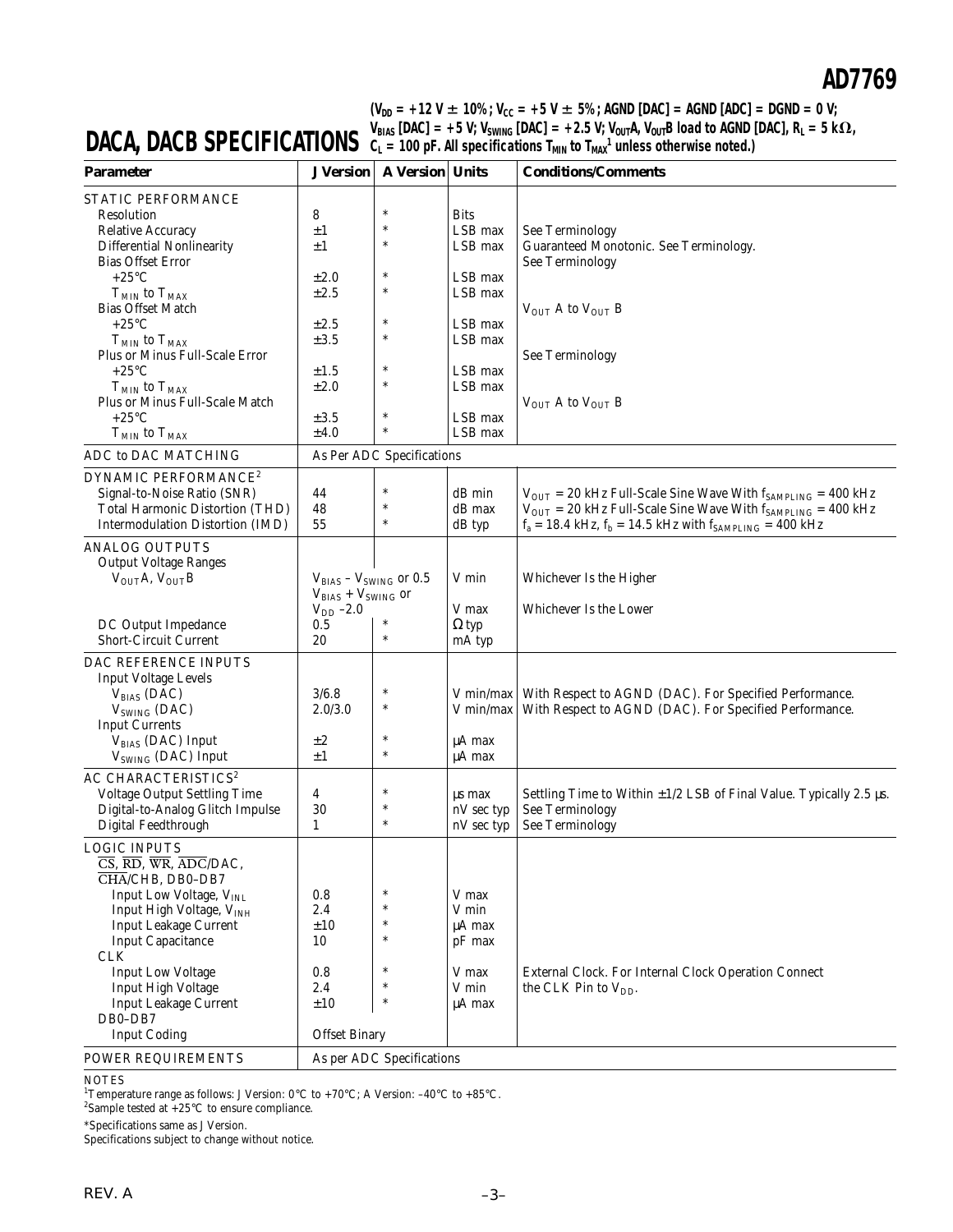# **AD7769**  $\prod \text{MING}$   $\text{CHARACTERISTICS}^{1, 2}$   $\frac{\text{(V}_{\text{CC}} = +5 \text{ V} \pm 5\%; \text{V}_{\text{DD}} = +12 \text{ V} \pm 10\%; \text{AGND [ADC]} = \text{AGND [DAC]} = \text{DGND} = 0 \text{ V}.$

| <b>Parameter</b>                                                                                                                                                                                                                                                                                                                                                                                                                                      | Label                                                                                        | $+25^{\circ}C$                                                     | Limit at Limit at<br>T <sub>MIN</sub> , T <sub>MAX</sub>           | <b>Units</b>                                                                             | <b>Test Conditions/Comments</b>                                                                                                                                                                                                                                                      |
|-------------------------------------------------------------------------------------------------------------------------------------------------------------------------------------------------------------------------------------------------------------------------------------------------------------------------------------------------------------------------------------------------------------------------------------------------------|----------------------------------------------------------------------------------------------|--------------------------------------------------------------------|--------------------------------------------------------------------|------------------------------------------------------------------------------------------|--------------------------------------------------------------------------------------------------------------------------------------------------------------------------------------------------------------------------------------------------------------------------------------|
| ADC /DAC CONTROL TIMING<br>$\overline{\text{CS}}$ to $\overline{\text{WR}}$ Setup Time<br>$\overline{\text{CS}}$ to $\overline{\text{WR}}$ Hold Time<br>$\overline{\rm ADC}/\rm DAC$ to $\overline{\rm WR}$ Setup Time<br>$\overline{\text{ADC}}$ /DAC to $\overline{\text{WR}}$ Hold Time<br>$\overline{\text{CHA}}$ /CHB to $\overline{\text{WR}}$ Setup Time<br>$\overline{\text{CHA}}$ /CHB to $\overline{\text{WR}}$ Hold Time<br>WR Pulse Width | $t_1$<br>t <sub>2</sub><br>$t_3$<br>$t_4$<br>t <sub>5</sub><br>$t_6$<br>$t_7$                | 0<br>0<br>0<br>0<br>0<br>$\bf{0}$<br>80                            | $\bf{0}$<br>$\bf{0}$<br>$\bf{0}$<br>$\bf{0}$<br>0<br>0<br>80       | ns min<br>ns min<br>ns<br>ns min<br>ns min<br>ns min<br>ns min                           |                                                                                                                                                                                                                                                                                      |
| ADC CONVERSION TIMING<br><b>Using External Clock</b><br>$\overline{\text{WR}}$ to $\overline{\text{INT}}$ Low Delay<br><b>Using Internal Clock</b><br>$\overline{\text{WR}}$ to $\overline{\text{INT}}$ Low Delay<br>$\overline{\text{WR}}$ to $\overline{\text{INT}}$ High Delay<br>$\overline{\text{WR}}$ to Data Valid Delay <sup>3</sup>                                                                                                          | $t_{8}$<br>$t_8$<br>t9<br>$t_{9}$<br>$t_{10}$<br>$t_{10}$                                    | 2.6<br>1.9/3.0<br>85<br>120<br>$t_8 + 70$<br>$t_8 + 110$           | 2.6<br>1.9/3.0<br>85<br>120<br>$t_8 + 70$<br>$t_8 + 110$           | us max<br>$\mu s$ min/max<br>ns max<br>ns max<br>ns max<br>ns max                        | Load Circuit of Figure 3, $C_L = 20$ pF<br>Load Circuit of Figure 3, $C_L = 20$ pF<br>Typically 2.5 us<br>Load Circuit of Figure 3, $C_L = 20$ pF<br>Load Circuit of Figure 3, $C_L = 100$ pF<br>Load Circuit of Figure 1, $C_L = 20$ pF<br>Load Circuit of Figure 1, $C_L = 100$ pF |
| <b>ADC READ TIMING</b><br>$\overline{\text{CS}}$ to $\overline{\text{RD}}$ Setup Time<br>$\overline{\text{CS}}$ to $\overline{\text{RD}}$ Hold Mode<br>$\overline{\text{RD}}$ to Data Valid Delay <sup>3</sup><br>Bus Relinquish Time after RD High <sup>4</sup><br>$\overline{\text{RD}}$ to $\overline{\text{INT}}$ High Delay<br>$\overline{\text{RD}}$ Pulse Width                                                                                | $t_{11}$<br>$t_{12}$<br>$t_{13}$<br>$t_{13}$<br>$t_{14}$<br>$t_{15}$<br>$t_{15}$<br>$t_{16}$ | 0<br>$\bf{0}$<br>15/65<br>30/100<br>15/65<br>80<br>110<br>$t_{13}$ | 0<br>$\bf{0}$<br>15/65<br>30/100<br>15/65<br>80<br>110<br>$t_{13}$ | ns min<br>ns min<br>ns min/max<br>ns min/max<br>ns min/max<br>ns max<br>ns max<br>ns min | Load Circuit of Figure 1, $C_L = 20$ pF<br>Load Circuit of Figure 1, $C_L = 100$ pF<br>Load Circuit of Figure 2<br>Load Circuit of Figure 3, $C_L = 20$ pF<br>Load Circuit of Figure 3, $C_L = 100$ pF<br>Determined by $t_{13}$                                                     |
| DAC WRITE TIMING<br>Data Valid to WR Setup Time<br>Data Valid to WR Hold Time<br>WR to DAC Output Settling Time                                                                                                                                                                                                                                                                                                                                       | $t_{17}$<br>$t_{18}$<br>$t_{19}$                                                             | 65<br>15<br>4                                                      | 65<br>20<br>$\overline{4}$                                         | ns nin<br>ns min<br>us max                                                               | Load Circuit of Figure 4                                                                                                                                                                                                                                                             |

**NOTES** 

1 See Figures 11, 12 and 13.

<sup>2</sup>Sample tested at +25°C to ensure compliance. All input signals are specified with tr = tf = 5 ns (10% to 90% of 5 V) and timed from a voltage level of 1.6 V.

 $^3\rm{t_{10}}$  and  $\rm{t_{13}}$  are measured with the load circuits of Figure 1 and defined as the time required for an output to cross 0.8 V or 2.4 V.  ${}^4t_{14}$  is defined as the time required for the data lines to change 0.5 V when loaded with the circuits of Figure 2.

Specifications subject to change without notice.















Figure 4. Load Circuit for DAC Settling Time Test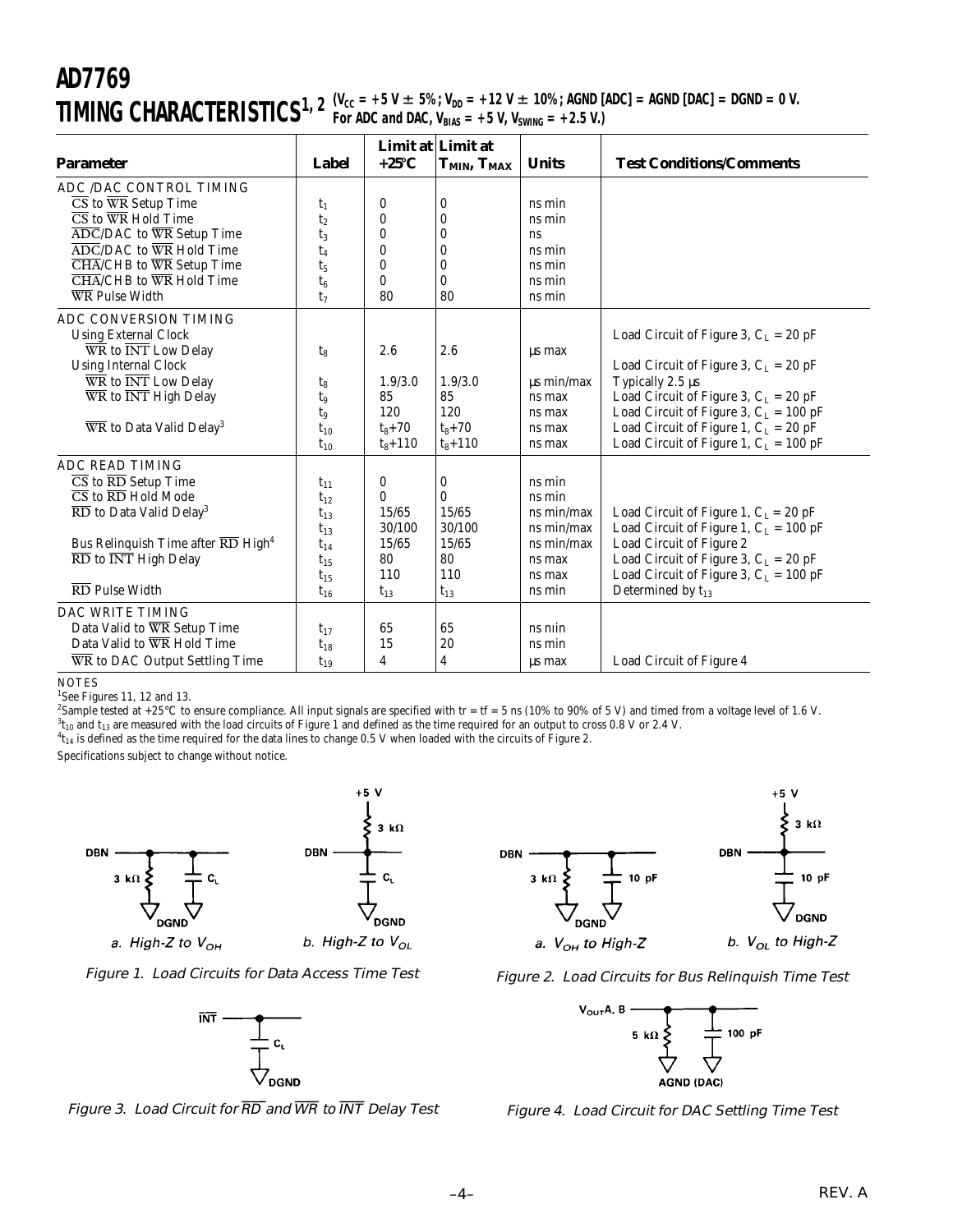$\ldots 500$  mW

#### **ABSOLUTE MAXIMUM RATINGS\***

| $V_{DD}$ to AGND or DGND $\ldots \ldots \ldots \ldots \ldots \ldots -0.3$ V, +15 V                        |
|-----------------------------------------------------------------------------------------------------------|
|                                                                                                           |
| (Whichever is Lower)                                                                                      |
|                                                                                                           |
| Digital Inputs to DGND                                                                                    |
| (Pins 12, 13, 15–18) $\ldots \ldots \ldots \ldots -0.3$ V, V <sub>DD</sub> +0.3 V                         |
| <b>Digital Outputs to DGND</b>                                                                            |
| (Pins 3–10, 11) $\ldots \ldots \ldots \ldots \ldots \ldots -0.3$ V, V <sub>CC</sub> +0.3 V                |
| Analog Inputs to AGND $\ldots \ldots \ldots \ldots -0.3$ V, V <sub>DD</sub> +0.3 V                        |
| Analog Outputs to AGND $\ldots \ldots \ldots \ldots -0.3$ V, V <sub>DD</sub> +0.3 V                       |
| <b>Operating Temperature Range</b>                                                                        |
| Commercial (J Version) $\ldots \ldots \ldots \ldots \ldots \ldots 0$ <sup>o</sup> C to +70 <sup>o</sup> C |
| Industrial (A Version) $\ldots \ldots \ldots \ldots -40^{\circ}C$ to +85°C                                |
|                                                                                                           |

| Power Dissipation (Any Package)   |  |  |
|-----------------------------------|--|--|
| to $+75^{\circ}$ C                |  |  |
| Derates Above +75 $^{\circ}$ C by |  |  |

|                                                                          | Storage Temperature Range $\dots\dots\dots\dots -65$ °C to +150°C |
|--------------------------------------------------------------------------|-------------------------------------------------------------------|
| Lead Temperature (Soldering 10 secs) $\dots\dots\dots\dots+300^{\circ}C$ |                                                                   |

\*Stresses above those listed under Absolute Maximum Ratings may cause permanent damage to the device. This is a stress rating only; functional operation of the device at these or any other conditions above those listed in the operational sections of this specification is not implied. Exposure to absolute maximum rating conditions for extended periods may affect device reliability. Only one Absolute Maximum Rating may be applied at any one time.

#### **CAUTION**

ESD (electrostatic discharge) sensitive device. Electrostatic charges as high as 4000 V readily accumulate on the human body and test equipment and can discharge without detection. Although the AD7769 features proprietary ESD protection circuitry, permanent damage may occur on devices subjected to high energy electrostatic discharges. Therefore, proper ESD precautions are recommended to avoid performance degradation or loss of functionality.



#### **ORDERING GUIDE**

| Model    | <b>Temperature</b><br>Range        | Package<br>Option* |  |
|----------|------------------------------------|--------------------|--|
| AD7769JN | $0^{\circ}$ C to +70 $^{\circ}$ C  | $N-28$             |  |
| AD7769JP | $0^{\circ}$ C to +70 $^{\circ}$ C  | $P-28A$            |  |
| AD7769AN | $-40^{\circ}$ C to $+85^{\circ}$ C | $N-28$             |  |
| AD7769AP | $-40^{\circ}$ C to $+85^{\circ}$ C | $P-28A$            |  |

\*N = Plastic DIP; P = Plastic Leaded Chip Carrier.

#### **NOTE**

Do not allow  $V_{CC}$  to exceed  $V_{DD}$  by more than 0.3 V. In cases where this can happen the diode protection scheme shown below is recommended.



#### **PIN CONFIGURATIONS**



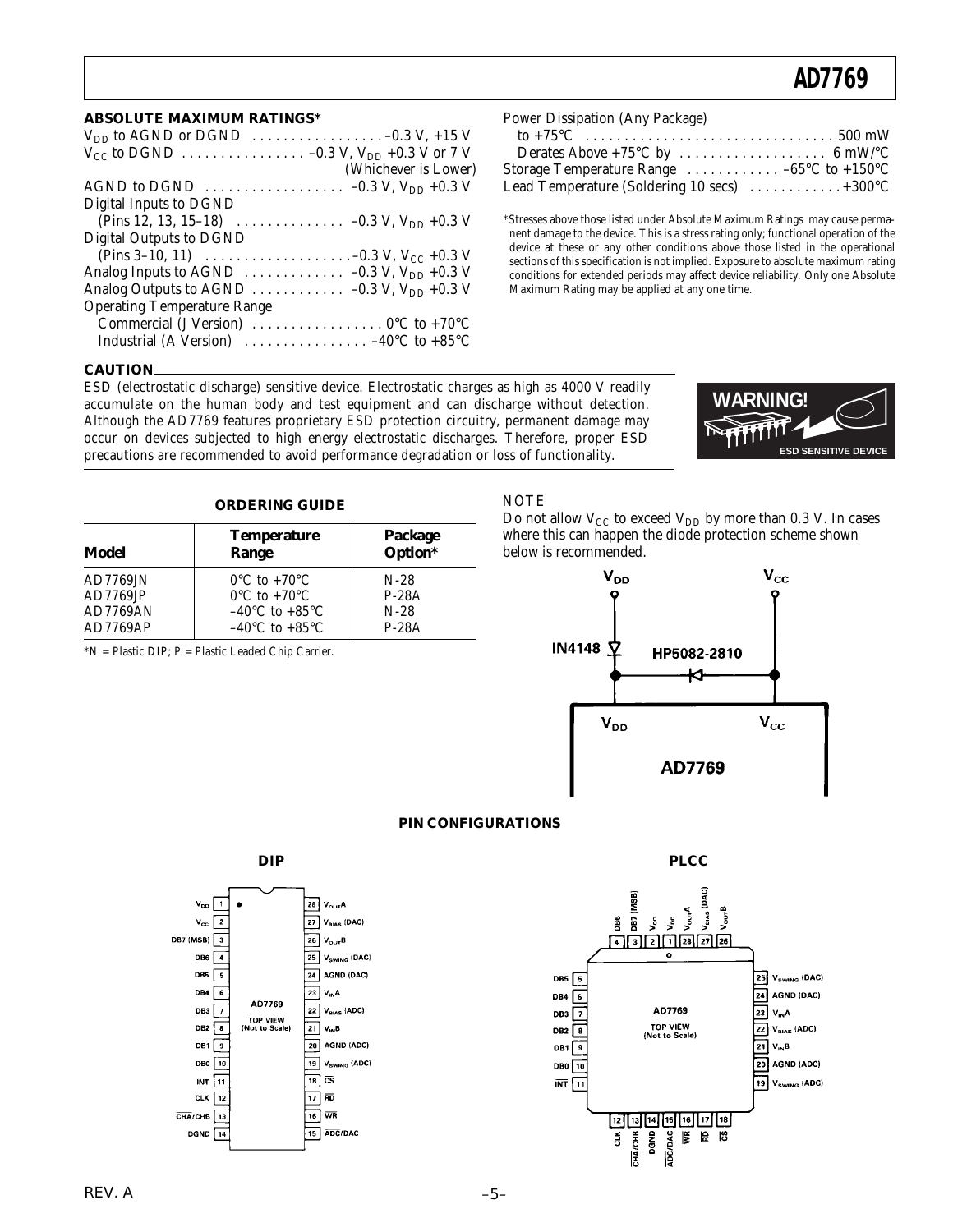#### **PIN FUNCTION DESCRIPTION**

| Pin          | <b>Mnemonic</b>                    | <b>Description</b>                                                                                                                                                                                                                                                                                               |
|--------------|------------------------------------|------------------------------------------------------------------------------------------------------------------------------------------------------------------------------------------------------------------------------------------------------------------------------------------------------------------|
| $\mathbf{1}$ | $V_{DD}$                           | +12 V Power Supply. This powers the analog circuitry.                                                                                                                                                                                                                                                            |
| 2            | $V_{CC}$                           | +5 V Power Supply. This powers the logic circuitry.                                                                                                                                                                                                                                                              |
| $3 - 10$     | DB7-DB0                            | Input/Output Data Bus. A bidirectional data port from which ADC output data may be read<br>and to which DAC input data may be written. DB7 is the Most Significant Bit.                                                                                                                                          |
| 11           | <b>INT</b>                         | Interrupt Output (active low). $\overline{INT}$ is set high on the falling edge of $\overline{RD}$ or $\overline{WR}$ to the ADC<br>and goes low at the end of a conversion.                                                                                                                                     |
| 12           | <b>CLK</b>                         | Clock input. A clock is required for the ADC. An external TTL-compatible clock may be applied to<br>this input pin. Alternatively, tying this pin to $V_{DD}$ enables the internal clock oscillator. With an<br>external clock, the mark-space ratio can vary from 30/70 to 70/30.                               |
| 13           | $\overline{\text{CHA}}/\text{CHB}$ | Channel A/Channel B Select Input. Selects Channel A or Channel B of the DAC or ADC.<br>Used in conjunction with $\overline{WR}$ , $\overline{RD}$ , $\overline{CS}$ and $\overline{ADC}/\overline{DAC}$ for read or write operations.                                                                            |
| 14           | <b>DGND</b>                        | Digital Ground.                                                                                                                                                                                                                                                                                                  |
| 15           | $\overline{ADC}/\overline{DAC}$    | ADC or DAC Select Input. Selects either the ADC or the DAC for read or write operations in<br>conjunction with $\overline{WR}$ , $\overline{RD}$ , $\overline{CS}$ and $\overline{CHA}/CHB$ .                                                                                                                    |
| 16           | $\overline{\text{WR}}$             | Write Input (edge triggered). This is used in conjunction with the $\overline{\text{ADC}/\text{DAC}}$ , $\overline{\text{CHA}}/\text{CHB}$ and $\overline{\text{CS}}$<br>control inputs to start an ADC conversion or write data to the DAC. An ADC conversion starts on the<br>rising edge of $\overline{WR}$ . |
| 17           | $\overline{RD}$                    | Read Input (active low). This input must be low to access data from the ADC.                                                                                                                                                                                                                                     |
| 18           | $\overline{\text{CS}}$             | Chip Select Input (active low). The device is selected when this input is low.                                                                                                                                                                                                                                   |
| 19           | $\rm{V}_{\rm SWING}$ (ADC)         | ADC Reference Input. The voltage applied to this pin with respect to AGND (ADC) sets the<br>in put voltage Full-Scale Range (FSR) of the ADC. $V_{IN}$ (FSR) = 2 $V_{SWING}$ (ADC).                                                                                                                              |
| 20           | AGND (ADC)                         | ADC Analog Ground.                                                                                                                                                                                                                                                                                               |
| 21           | $V_{IN}B$                          | Analog Input for Channel B. See $V_{IN}A$ description.                                                                                                                                                                                                                                                           |
| 22           | $V_{BIAS}$ (ADC)                   | ADC Reference Input. The voltage applied to this pin with respect to AGND (ADC) sets the<br>midpoint of the ADC transfer function.                                                                                                                                                                               |
| 23           | $V_{IN}A$                          | Analog Input for Channel A. The input voltage range of both ADC channels is given by:<br>$V_{IN}$ A/B = $V_{BIAS}$ (ADC) $\pm V_{SWING}$ (ADC).                                                                                                                                                                  |
| 24           | AGND (DAC)                         | DAC Analog Ground.                                                                                                                                                                                                                                                                                               |
| 25           | $V_{SWING}$ (DAC)                  | DAC Reference Input. The voltage applied to this pin with respect to AGND (DAC) sets the<br>output voltage Full-Scale Range (FSR) of the DACs. $V_{OUT}$ (FSR) = 2 $V_{SWING}$ (DAC).                                                                                                                            |
| 26           | $V_{\text{OUT}}B$                  | Analog Output Voltage from DAC B. See VOUTA description.                                                                                                                                                                                                                                                         |
| 27           | $V_{BIAS}$ (DAC)                   | DAC Reference Input. The voltage applied to this pin with respect to AGND (DAC) sets the<br>midpoint output voltage of the DACs.                                                                                                                                                                                 |
| 28           | $V_{\text{OUT}}A$                  | Analog Output Voltage from DAC A. The output voltage range of both DACs is given by:<br>$V_{\text{OUT}}$ A/B = $V_{\text{BIAS}}$ (DAC) $\pm$ $V_{\text{SWING}}$ (DAC).                                                                                                                                           |

#### **TERMINOLOGY**

#### **Relative Accuracy**

For an ADC, Relative Accuracy or endpoint nonlinearity is the maximum deviation, in LSBs, of the ADC's actual code transition points from a straight line drawn between the endpoints of the ADC transfer function, i.e., the 00 to 01 and FE to FF Hex (01111111 to 11111111 Binary) code transitions.

For a DAC, Relative Accuracy or endpoint nonlinearity is a measure of the maximum deviation, in LSBs, from a straight line passing through the endpoints of the DAC transfer function, i.e., those voltages which correspond to codes 00 and FF Hex.

For the specified input and output ranges,  $1$  LSB =  $19.5$  mV, but will vary with  $V_{SWING}$ . For both DACs and ADC,  $1$  LSB = 2  $V_{SWING}$  /256 = FSR/256.

#### **Differential Nonlinearity**

Differential Nonlinearity is the difference between the measured change and the ideal 1 LSB change between any two adjacent codes. A specified differential nonlinearity of  $\pm 1$  LSB max ensures monotonicity (DAC) or no missed codes (ADC).

#### **Bias Offset Error**

For an ideal ADC, the output code for an input voltage equal to  $V_{BIAS}$  (ADC), should be 80 Hex (10000000 binary). The ADC Bias Offset Error is the difference between the actual midpoint voltage for code 80 Hex and  $V_{BIAS}$  (ADC), expressed in LSBs.

For an ideal DAC, the output voltage for code 80 Hex should be equal to V<sub>BIAS</sub> (DAC). The DAC Bias Offset Error is the difference between the actual output voltage and  $V_{\text{BIAS}}$  (DAC), expressed in LSBs.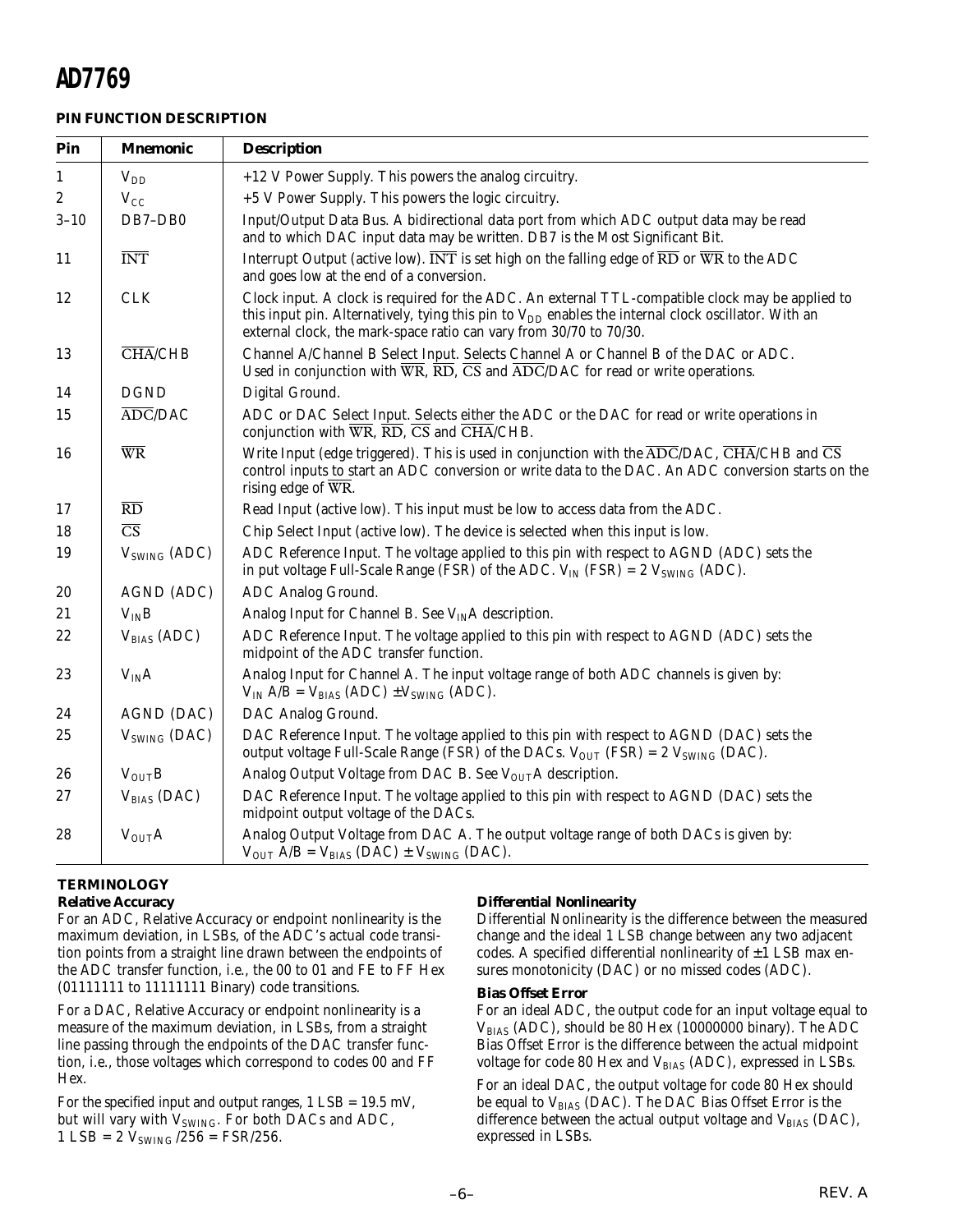#### **Plus and Minus Full-Scale Error**

The ADC and DACs in the AD7769 can be considered as devices with bipolar (plus and minus) input ranges, but referred to VBIAS instead of AGND. Plus Full-Scale Error for the ADC is the difference between the actual input voltage at the FE to FF code transition and the ideal input voltage ( $V_{BIAS}$  +  $V_{SWING}$  -1.5 LSB), expressed in LSBs. Minus Full-Scale Error is similarly specified for the 01 to 00 code transition, relative to the ideal input voltage for this transition ( $V_{BIAS}$  –  $V_{SWING}$  +0.5 LSB). Plus Full-Scale Error for the DACs is the difference, expressed in LSBs, between the actual output voltage for input code FF and the ideal voltage  $(V_{\text{BIAS}} + V_{\text{SWING}} - 1$  LSB). Minus Full-Scale Error is similarly specified for code 00, relative to the ideal output voltage ( $V_{\text{BIAS}}$  –  $V_{SWING}$ ). Note that Plus and Minus Full-Scale errors for the ADC and the DAC outputs are measured after their respective Bias Offset errors have been adjusted out.

#### **Digital-to-Analog Glitch Impulse**

Digital-to-Analog Glitch Impulse is the impulse injected into the analog outputs when the digital inputs change state with either DAC selected. It is normally specified as the area of the glitch in nV secs and is measured when the digital input code is changed by 1 LSB at the major carry transition.

#### **Digital Feedthrough**

Digital Feedthrough is also a measure of the impulse injected into the analog outputs from the digital inputs but is measured when the DACs are not selected. This is essentially feedthrough across the die and package. It is important in the AD7769 since it is a measure of the glitch impulse transferred to the analog outputs when data is read from the ADC register. It is specified in nV secs and measured with  $\overline{WR}$  high and a digital code change from all 0s to all 1s.

#### **Signal-to-Noise Ratio (SNR)**

SNR is the measured Signal-to-Noise Ratio at the output of the converter. The signal is the rms magnitude of the fundamental. Noise is the rms sum of all the nonfundamental signals up to half the sampling frequency. SNR is dependent on the number of quantization levels used in the digitization process; the more levels, the smaller the quantization noise. The theoretical SNR for a sine wave is given by

$$
SNR = (6.02N + 1.76) \, dB
$$

where *N* is the number of bits. Thus for an ideal 8-bit converter, *SNR* = 49.92 *dB*.

#### **Total Harmonic Distortion (THD)**

THD is the ratio of the rms sum of harmonics to the fundamental. For the AD7769, Total Harmonic Distortion is defined as

$$
20 \log \frac{(V_2^2 + V_3^2 + V_4^2 + V_5^2 + V_6^2)^{1/2}}{V_1}
$$

where  $V_1$  is the rms amplitude of the fundamental and  $V_2$ ,  $V_3$ ,  $V_4$ ,  $V_5$  and  $V_6$  are the rms amplitudes of the individual harmonics.

#### **Intermodulation Distortion (IMD)**

With inputs consisting of sine waves at two frequencies,  $f_a$  and  $f<sub>b</sub>$ , any active device with nonlinearities will create distortion products, of order (m+n), at sum and difference frequencies of  $mf<sub>a</sub>+nf<sub>b</sub>$ , where m, n = 0, 1, 2, 3 . . . Intermodulation terms are those for which neither m nor n is equal to zero. For example, the second order terms include  $(f_a + f_b)$  and  $(f_a - f_b)$  and the third order terms include  $(2f_a+f_b)$ ,  $(2f_a-f_b)$ ,  $(f_a+2f_b)$  and  $(f_a-2f_b)$ .

#### **LOGIC TRUTH TABLE ADC CHANNEL SELECT AND START CONVERSION**

|                        |                                 | ADU UHANNEL SELEUT AND STANT CONVERSION |    |                         |                            |            |                                                                                                                               |
|------------------------|---------------------------------|-----------------------------------------|----|-------------------------|----------------------------|------------|-------------------------------------------------------------------------------------------------------------------------------|
| $\overline{\text{CS}}$ | $\overline{ADC}/\overline{DAC}$ | <b>CHA/CHB</b>                          | WR | <b>RD</b>               | DB0-DB7                    | <b>INT</b> | Comments                                                                                                                      |
| $\mathbf{0}$<br>0      |                                 |                                         |    | Note.<br>Note.<br>Note. | Note 1<br>Note 1<br>Note 1 |            | INT Is Set on Falling Edge of WR.<br>Select ADC Channel A and Start Conversion.<br>Select ADC Channel B and Start Conversion. |
|                        |                                 |                                         |    |                         |                            | 0          | INT Goes Low at End of Conversion.                                                                                            |

**READ ADC DATA**

|                        | READ ADU DATA  |                |           |           |                 |            |                                                                                 |
|------------------------|----------------|----------------|-----------|-----------|-----------------|------------|---------------------------------------------------------------------------------|
| $\overline{\text{CS}}$ | <b>ADC/DAC</b> | <b>CHA/CHB</b> | <b>WR</b> | <b>RD</b> | DB0-DB7         | <b>INT</b> | Comments                                                                        |
|                        |                | △              | △         |           | ADC Data        |            | $\overline{\text{INT}}$ Is Set High on Falling Edge of $\overline{\text{RD}}$ . |
| 0                      | △              | △              | △         |           | <b>ADC</b> Data |            | ADC Data on Data Bus.                                                           |
| 0                      |                | △              | △         |           | High-Z          |            | Data Outputs Impedance.                                                         |

#### **WRITE TO DACA OR DACB**

| ADC/DAC | <b>CHA/CHB</b> | <b>WR</b>             | RD | DB0-DB7  | <b>INT</b>          | Comments                                                                |
|---------|----------------|-----------------------|----|----------|---------------------|-------------------------------------------------------------------------|
|         |                |                       |    | uP Data  | N/C                 | μP Writing Data to DACA.<br>$\mu$ P Writing Data to DACB.               |
|         |                |                       |    | ADC Data | N/C                 | Data from Last ADC Conversion Will Be Written to DACA.                  |
|         |                | △                     |    | High-Z   | N/C                 | Data from Last ADC Conversion Will Be Written to DACB.<br>No Operation. |
|         |                | www.communication.com |    |          | uP Data<br>ADC Data | N/C<br>N/C                                                              |

**NOTES** 

<sup>1</sup>If  $\overline{RD}$  = 1, DB0–DB7 will remain high impedance. If  $\overline{RD}$  = 0, DB0–DB7 will output previous ADC data. The  $\overline{RD}$  input should not change during a conversion.  ${}^{2}X =$  Don't Care.

 ${}^{3}N/C = No$  Change.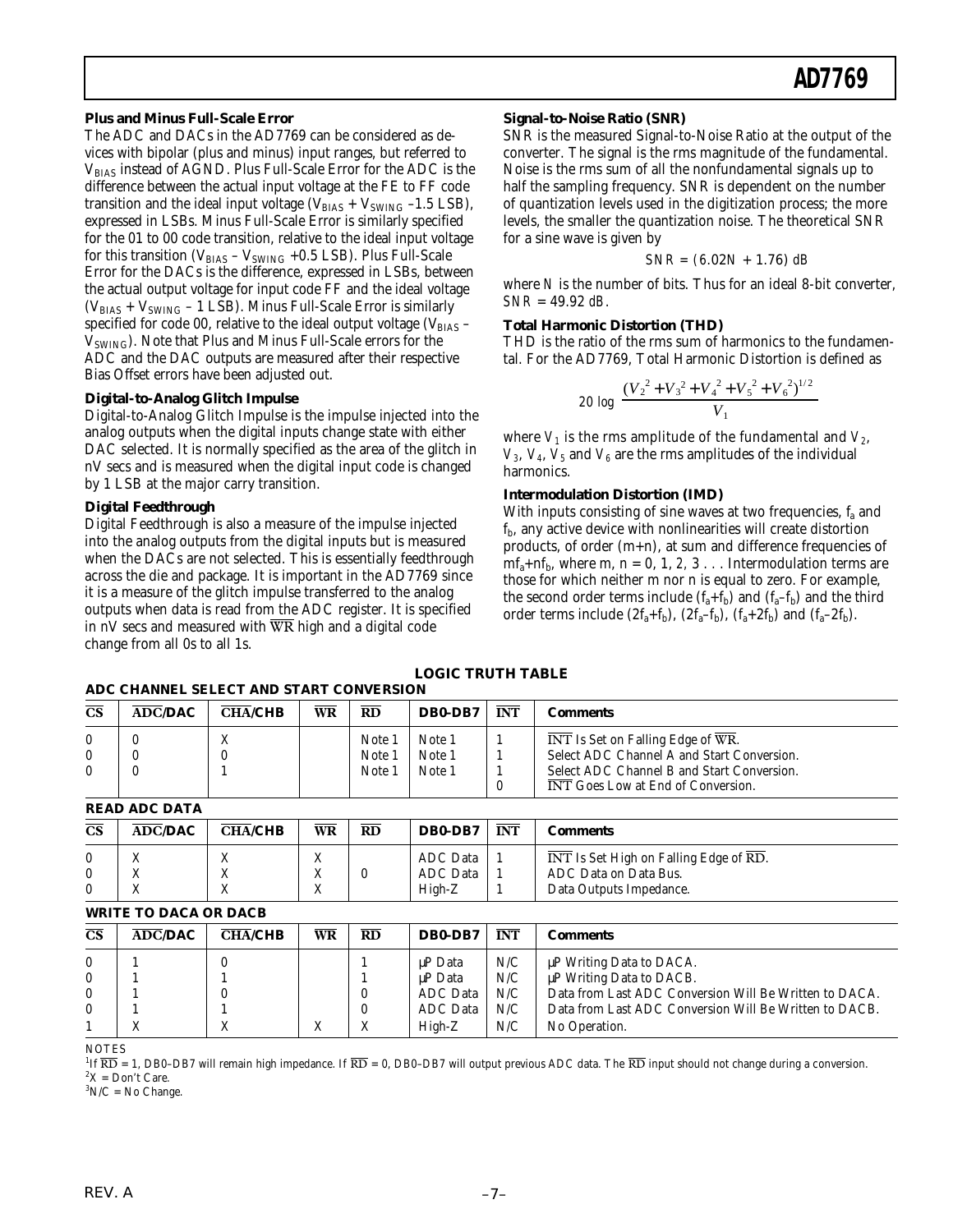#### **CIRCUIT DESCRIPTION**

#### **Analog Inputs and Outputs**

The AD7769 provides the analog-to-digital and digital-to-analog conversion functions required between the microcontroller and the servo power amplifier in digital servo systems. It is intended primarily for closed loop head positioning in Winchester disk drives, but may also be used for microstepping in drives with stepper motor head positioning or other servo applications. The AD7769 contains a high speed, 8-bit, sampling ADC with two input channels and two 8-bit DACs with output buffer amplifiers. A unique feature of the AD7769 is the input and output signal conditioning circuitry that allows the analog input and output voltages to be referred to a point other than analog ground. The input range and offset of the ADC, the output swing and offset of the DACs may be adjusted independently by the application of ground-referenced, positive control voltages,  $V_{BIAS}$  (ADC),  $V_{SWING}$  (ADC),  $V_{BIAS}$  (DAC) and  $V_{SWING}$  (DAC). Thus, for example, the peak-to-peak output swing of the DACs could be set to 3 V above and 3 V below a bias voltage of 5 V.

Figures 5 and 6 show the transfer functions of the ADC and DACs and their relationship to  $V_{BIAS}$  and  $V_{SWING}$ . The





midpoint code of the ADC, 80 Hex (10000000 Binary), occurs at an input voltage equal to  $V_{\rm BIAS}$ . The input FSR of the ADC is equal to 2  $V_{\text{SWING}}$ , so that the Plus Full-Scale code transition (FE to FF Hex) occurs at a voltage equal to  $V_{\rm BIAS}$  +  $V_{\rm SWING}$ –1.5 LSBs and the Minus Full-Scale code transition (01 to 00 Hex) occurs at a voltage  $V_{\text{BIAS}}$  –  $V_{\text{SWING}}$  +0.5 LSBs. The transfer function of the DACs bears a similar relationship to V<sub>BIAS</sub> and V<sub>SWING</sub>. The DAC output voltage for code 80 Hex (10000000 binary) is equal to  $V_{BIAS}$ , while FF Hex (11111111 binary) gives an output voltage of  $V_{BIAS}$  +  $V_{SWING}$  -1 LSB (Plus Full-Scale) and 00 Hex gives an output voltage of  $V_{\rm BIAS}$  –  $V<sub>SWING</sub>$  (Minus Full-Scale).

The ability to refer input and output signals to some voltage other than ground is of particular importance in disk drive applications. Typically, only  $+5$  V digital and  $+12$  V analog supply voltages are available, and the analog signals are often referred to a voltage around half the analog supply.

#### **Driving the Analog Inputs and Reference Inputs**

The analog inputs,  $V_{IN}A$  and  $V_{IN}B$ , must be driven from low output impedance sources, such as from op amps. In addition,  $V_{BIAS}$  (ADC) must be driven from a similar type low impedance source (e.g., voltage reference).

Op amps are not required to drive the  $V_{\text{SWING}}$  (ADC),  $V_{\text{BIAS}}$ (DAC) and  $V_{SWING}$  (DAC) inputs as these are high impedance inputs (200 nA typical input current) that feed into on-chip buffer amplifiers. The reference voltages for these inputs can be derived using suitable resistor divider networks.

The analog reference available in the disk drive system can be used to set the bias voltage of the AD7769, and could also be attenuated to provide the reference for the input and output swing as shown in Figure 7. The same bias voltage would generally (though not necessarily) be used for the ADC and the DACs, though the input and output ranges might be different.



\*ADDITIONAL PINS OMITTED FOR CLARITY

#### Figure 7. Typical Analog Connections to the AD7769

#### **ADC Conversion Cycle**

Figure 8 shows the operating waveforms for a conversion cycle. On the rising edge of WR, the conversion cycle starts with the acquisition and tracking of the selected ADC channel,  $V_{IN}A$  or  $V_{IN}B$ . The analog input voltage is held 50 ns (typically) after the fourth falling edge of the input CLK following a conversion start. If  $t_D$  in Figure 8 is greater than 150 ns, then the falling edge of the input CLK will be seen as the first falling clock edge. If  $t_D$  is less than 150 ns, the first falling clock edge to be recognized will not occur until one cycle later.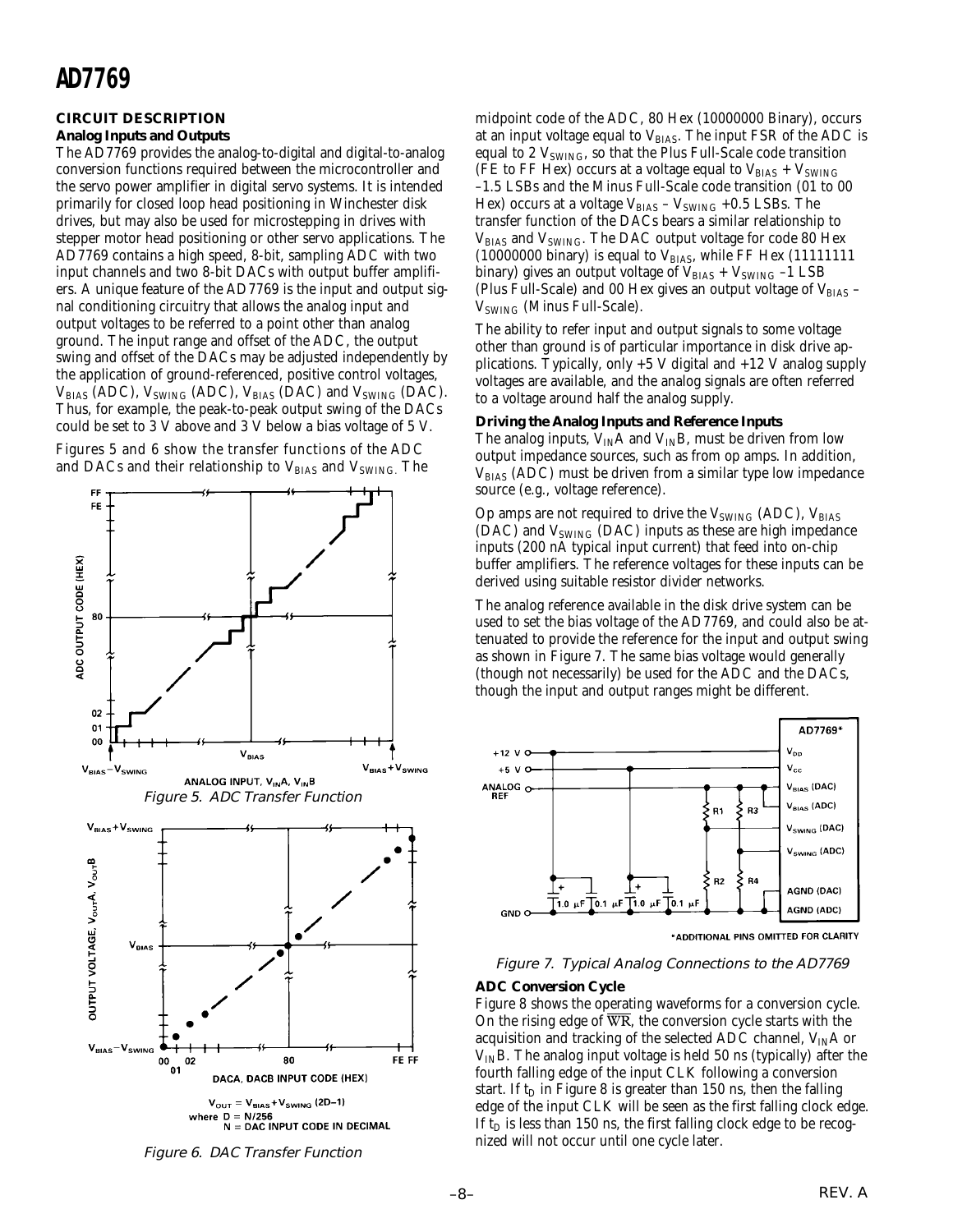

Figure 8. Operating Waveforms Using External Clock

Following the "hold" on the analog input, the MSB decision is made approximately 50 ns after the next falling edge of the input CLK. The succeeding bit decisions are made approximately 50 ns after a CLK edge until conversion is complete. At the end of conversion, the INT line goes low 100 ns (typically) after the LSB decision and the SAR contents are transferred to the output latch. The SAR is then reset in readiness for a new conversion.

#### **Track-and-Hold**

The track-and-hold (T/H) amplifier on the analog input to the ADC of the AD7769 allows the ADC to accurately convert an input sine wave of 5 V peak-to-peak amplitude up to a frequency of 200 kHz, the Nyquist frequency of the ADC when operated at its maximum throughput rate of 400 kHz. This maximum rate of conversion includes conversion time and time between conversions. Because the input bandwidth of the trackand-hold is much greater than 200 kHz, the input signal should be band limited to avoid folding unwanted signals into the band of interest.

#### **DAC Outputs**

The D/A converter outputs are buffered with on-board, high speed op amps that are capable of driving 5 kΩ and 100 pF loads to AGND (DAC). Each output amplifier settles to within  $1/2$  LSB of its final output value in typically less than 2.5  $\mu$ s. See Figures 9 and 10 for waveforms of the typical output settling time performance.

The output noise from the amplifiers with full scale on the DACs is typically 200 µV peak-to-peak.



Figure 9. Positive-Going Settling Time



Figure 10. Negative-Going Settling Time

#### **Internal / External Clock Operation**

The AD7769 can be operated on either its own internal clock or with an externally applied clock signal. For internal clock operation the CLK input must be tied to  $V_{DD}$ . No external components are required. The internal clock typically runs at 5 MHz giving a typical conversion time of 2.5 µs. For external clock operation the CLK input must be driven with a TTL/ HCMOS compatible input. The mark/space ratio of the clock signal can vary from 30/70 to 70/30. For an input frequency of 5 MHz, the conversion time is 2.5 µs.

#### **Digital Inputs and Outputs**

The AD7769 communicates over a standard, 8-bit microprocessor data bus and is controlled by standard mpu control lines,  $\overline{CS}$ ,  $\overline{WR}$ ,  $\overline{RD}$ ,  $\overline{INT}$ , plus two address lines,  $\overline{ADC}/DAC$  and CHA/CHB, which select the DAC or ADC function and Channel A or Channel B input/output channel. The Chip Select  $(\overline{CS})$ line selects the device, Write  $(\overline{WR})$  is used to initiate ADC conversions or to write data to the DAC, depending on the state of ADC/DAC. INT is a status flag that indicates completion of a conversion, while  $\overline{\text{RD}}$  is used to read ADC output data. The 8-bit data port (DB0–DB7) is a bidirectional port into which data can be written to the two DAC registers, and from which data can be read from the ADC register. ADC output data may also be written directly into either of the DAC registers.

These logical operations are detailed in Table I and in the time ing diagrams, Figures 11 to 13. Figures 12 and 13 show the fairly straightforward operations of reading ADC data and writing data to the DACs, and need little explanation. Figure 11 shows the timing for ADC channel selection and conversion start. This is more complicated as the state of the data outputs during a conversion depends on  $\overline{CS}$  and  $\overline{RD}$ .

To initiate a conversion (or any other operation) the device must be selected by taking  $\overline{CS}$  low. A conversion is started by taking WR low, then high again (conversion starts on rising edge of  $\overline{WR}$ ). There are three possibilities for the state of the data outputs during the conversion.

- 1. If  $\overline{RD}$  is held high, the data outputs will be high impedance throughout the conversion.
- 2. If  $\overline{\text{RD}}$  and  $\overline{\text{CS}}$  are both held low until after  $\overline{\text{INT}}$  goes low, then DB0–DB7 will initially output data from the last conversion. After  $\overline{\text{INT}}$  goes low the new conversion data will appear on DB0–DB7.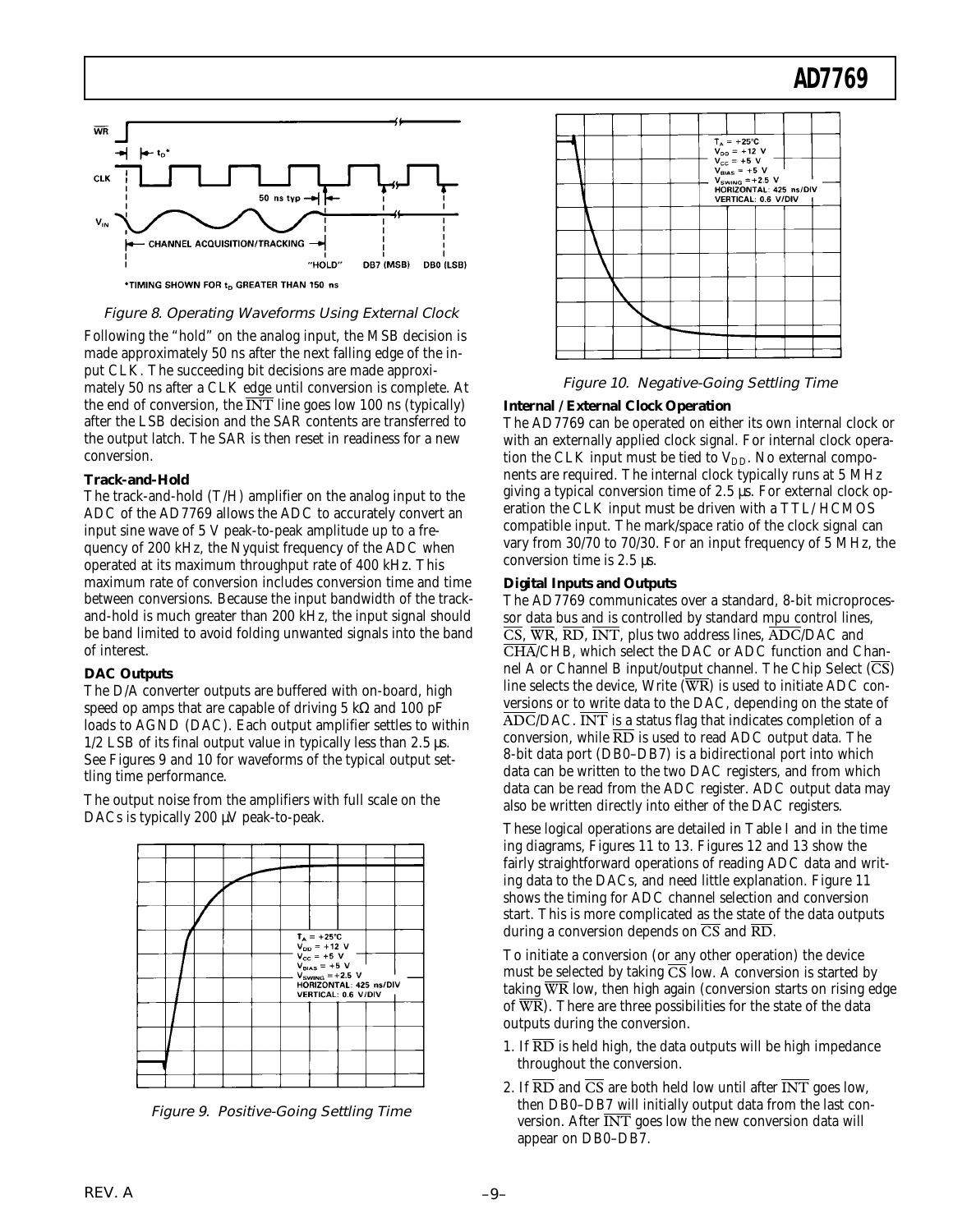- 3. If  $\overline{\text{RD}}$  is held low but  $\overline{\text{CS}}$  is taken high during the conversion, the device will be de-selected and DB0–DB7 will revert to their high impedance state. This will not affect completion of the conversion, but the data cannot be read, or any other operation performed, until  $\overline{CS}$  is taken low again.
- 4. Note that the state of  $\overline{RD}$  should not be changed during a conversion.







Figure 12. Timing for ADC Data Read



NOTE 1. THE TIME AXIS IS COMPRESSED FOR THIS SECTION OF THE DIAGRAM



#### **DIGITAL SIGNAL PROCESSING APPLICATIONS**

In Digital Signal Processing (DSP) application areas like voice recognition, echo cancellation and adaptive filtering, the dynamic characteristics (SNR, Harmonic Distortion, Intermodulation Distortion) of both the ADC and DACs are critical. The AD7769 is specified dynamically as well as with standard dc specifications. Because the track/hold amplifier has a wide bandwidth, an antialiasing filter should be placed on the  $V_{IN}A$  and  $V_{IN}B$  inputs to avoid aliasing of high frequency noise back into the bands of interest.

The dynamic performance of the ADC is evaluated by applying a sine wave signal of very low distortion to the  $V_{IN}A$  or  $V_{IN}B$ input which is sampled at a 409.6 kHz sampling rate. A Fast Fourier Transform (FFT) plot or Histogram plot is then generated from which SNR, harmonic distortion and dynamic differential nonlinearity data can be obtained. For the DACs, the codes for an ideal sine wave are stored in PROM and loaded down to the DAC. The output spectrum is analyzed, using a spectrum analyzer to evaluate SNR and harmonic distortion performance. Similarly, for intermodulation distortion, an input (either to VIN or DAC code) consisting of pure sine waves at two frequencies is applied to the AD7769.

Figure 14 shows a 2048 point FFT plot of the ADC with an input signal of 130 kHz. The SNR is 49.2 dB. It can be seen that most of the harmonics are buried in the noise floor. It should be noted that the harmonics are taken into account when calculating the SNR. The relationship between SNR and resolution (N) is expressed by the following equation:

#### *SNR = (6*.02*N* + 1.76) *dB*



Figure 14. ADC FFT Plot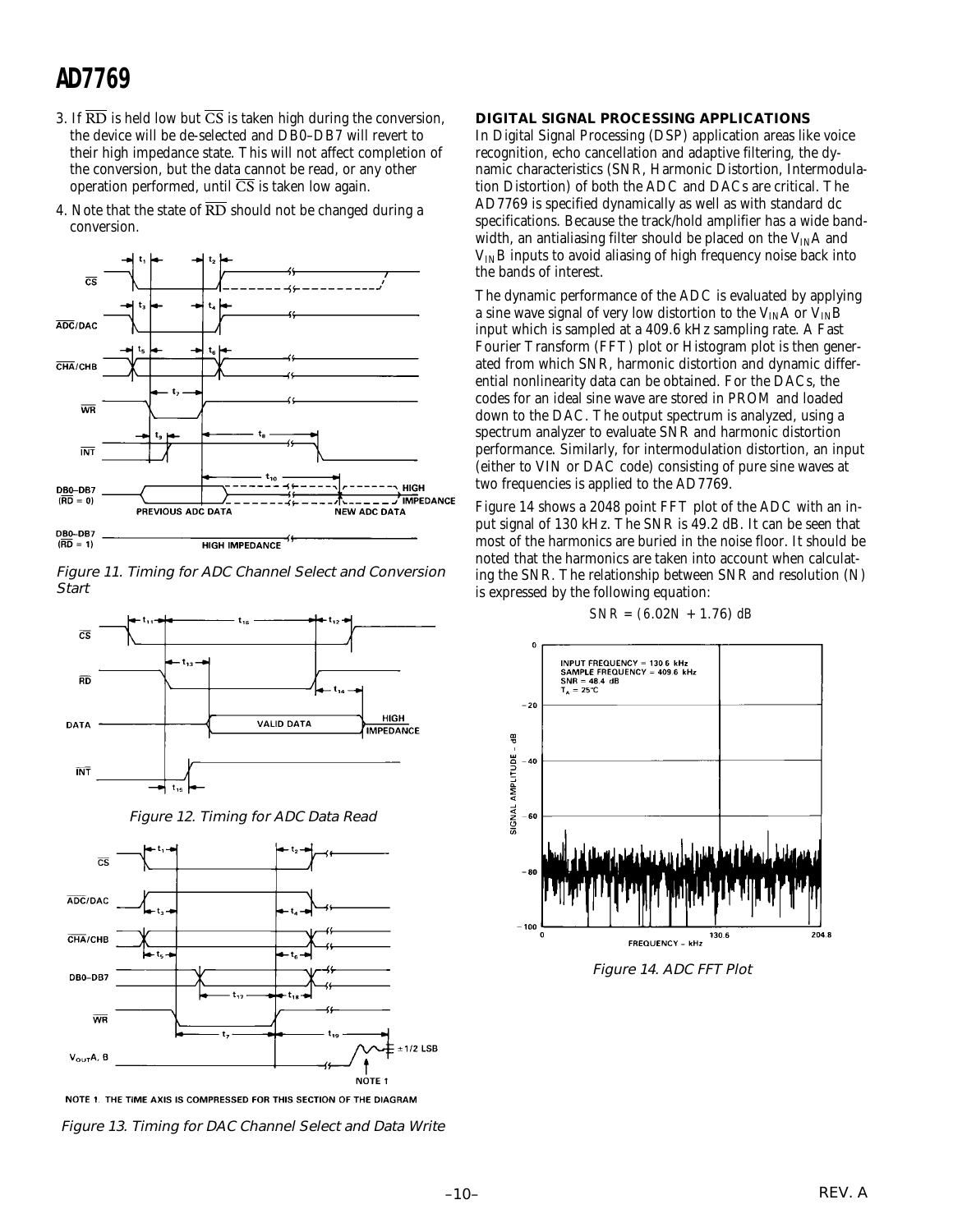This is for an ideal part with no differential or integral linearity errors. These errors will cause a degradation in SNR. By working backwards from the above equation, it is possible to get a measure of ADC performance expressed in effective number of bits (N). The effective number of bits is plotted versus frequency in Figure 15. The effective number of bits typically falls between 7.7 and 7.9, corresponding to SNR Figures 48.1 and 49.7 dB.



Figure 15. Effective Number of Bits vs. Frequency

Figure 16 shows a spectrum analyzer plot of the output spectrum from one of the DACs with an ideal sine wave table loaded to the data inputs of the DAC. In this case, the SNR is 47 dB.



Figure 16. DAC Output Spectrum

#### **Histogram Plot**

When a sine wave of specified frequency is applied to the  $V_{IN}A$ or  $V_{IN}B$  input of the AD7769 and several thousand samples are taken, it is possible to plot a histogram showing the frequency of occurrence of each of the 256 ADC codes. If a particular step is wider than the ideal 1 LSB width, then the code associated with that step will accumulate more counts than for the code for an ideal step. Likewise, a step narrower than ideal width will have fewer counts. Missing codes are easily seen because a missing code means zero counts for a particular code. The absence of large spikes in the plot indicates small differential nonlinearity.

Figure 17 shows a histogram plot for the ADC indicating very small differential nonlinearity and no missing codes for an input frequency of 204 kHz. For a sine wave input, a perfect ADC would produce a probability density function described by the equation:

$$
p\ (V)=\frac{1}{\pi (A^2-V^2)^{1/2}}
$$

where *A* is the peak amplitude of the sine wave and *p (V)* the probability of occurrence at a voltage *V*. The histogram plot of Figure 17 corresponds very well with this shape.



Figure 17. ADC Histogram Plot

In digital signal processing applications, where the AD7769 is used to sample ac signals, it is essential that the signal sampling occurs at exactly equal intervals. This minimizes errors due to sampling uncertainty or jitter. A precise timer or clock source, to start the conversion process, is the best method of generating equidistant sampling intervals.

#### **MICROPROCESSOR/MICROCOMPUTER INTERFACING**

The AD7769 is designed for easy interfacing to microprocessors and microcomputers as a memory mapped peripheral or an I/O device. In addition, the AD7769 high speed bus timing allows direct interfacing to many DSP processors such as the TMS320C10 and ADSP-2101.

#### **AD7769–TMS320C10 Interface**

A typical interface to the TMS320C10 is shown in Figure 18. The AD7769 is mapped at a port address, and the interface is designed for the maximum TMS320C10 clock frequency of 20 MHz.



Figure 18. AD7769 to TMS320C10 Interface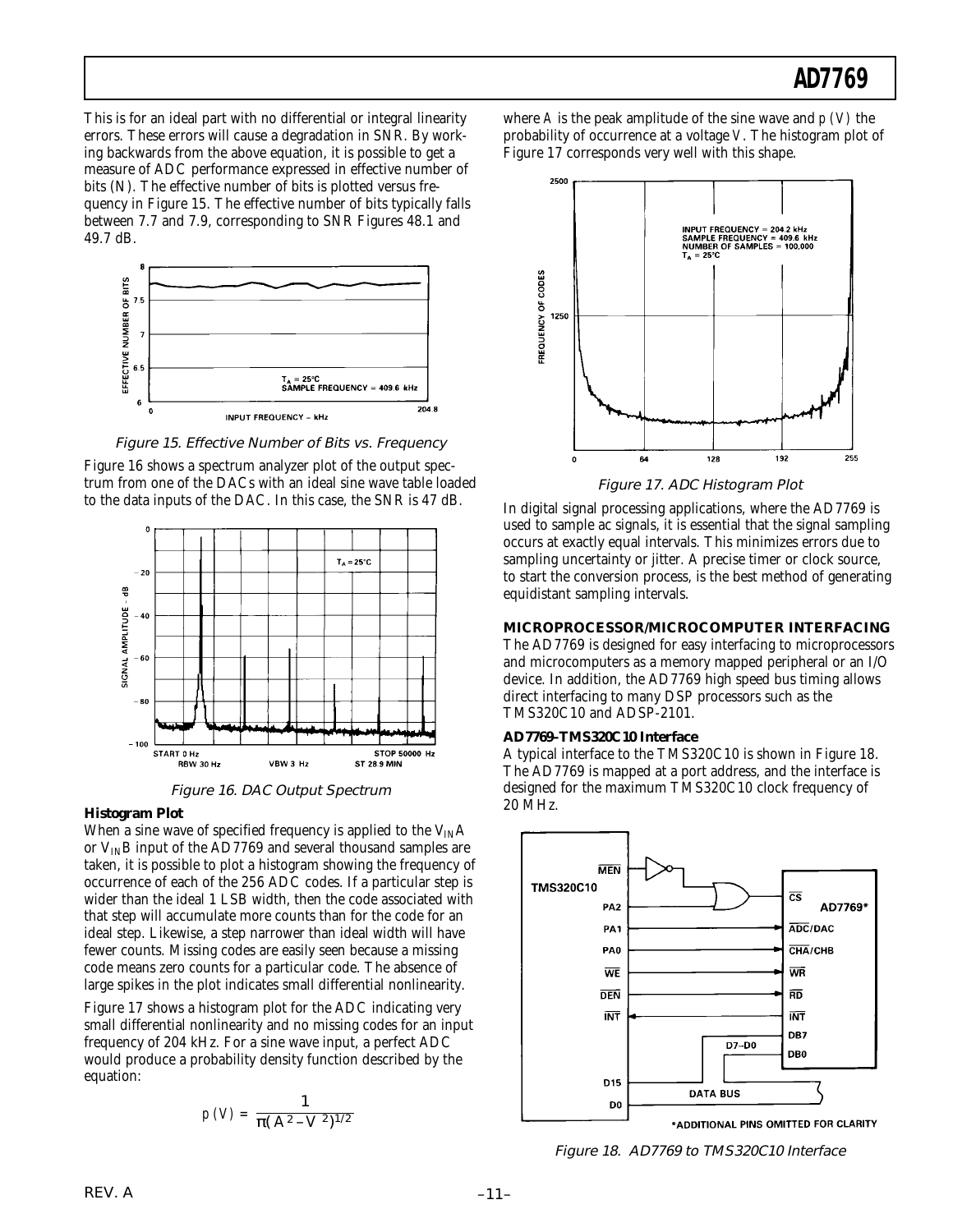Conversion is initiated on the selected AD7769 ADC channel using a single I/O instruction, <OUT ADC, A>. The processor then polls  $\overline{\text{INT}}$  until it goes low before reading the conversion result using an <IN A, ADC> instruction. Writing data to the relevant AD7769 DAC consists of an <OUT DAC, A> instruction.

#### **AD7769–ADSP-2101 Interface**

Figure 19 shows a typical interface to the DSP microcomputer, the ADSP-2101. The ADSP-2101 is optimized for high speed numeric processing tasks.



\*ADDITIONAL PINS OMITTED FOR CLARITY



Because the instruction cycle of the ADSP-2101 is very fast (80 ns cycle), the  $\overline{WR}$  and  $\overline{RD}$  pulses must be stretched out to suit the AD7769. This is easily achieved as the ADSP-2101 memory interface supports slower memories and memorymapped peripherals (i.e., AD7769) with a programmable wait state generation capability. A number of wait states, from 0 to 7, can be specified for each memory interface. One wait state is sufficient for the interface to the AD7769.

#### **AD7769–8051 Interface**

A choice of two interface modes are available to the 8051 microcomputer.

Figure 20 shows a typical interface to the 8051 processor bus. It is suitable for the maximum 8051 clock frequency of 12 MHz. In this interface mode, Port 0 provides the multiplexed low order address and data bus and Port 2 provides the high order address bus  $(A_8-A_{15})$ .

Figure 21 shows the AD7769 interfaced to the 8051 parallel I/O ports. This interface circuit is simpler to implement than the previous interface to the processor bus, but, in general, the maximum data throughput rate is much slower (for the same clock frequencies). In addition to its simplicity, the interface to the parallel I/O ports versus the processor bus allows independent control of both the  $\overline{WR}$  and  $\overline{RD}$  inputs to the AD7769.

For example, the 8051 can set both  $\overline{WR}$  and  $\overline{RD}$  low at the same time. This permits data from the last ADC conversion to be written directly from the ADC register into the selected DAC register (see Logic Truth Table). This allows very fast transfer of data from the ADC to the DAC and is a useful feature for some applications such as a fast, programmable, infinite sampleand-hold function.



Figure 20. AD7769 to 8051 (Processor Bus) Interface



Figure 21. AD7769 to 8051 (Parallel l/O Ports) Interface

#### **AD7769–MC68HC11 Interface**

Figure 22 shows a typical interface between the AD7769 and the MC68HC11 microcomputer. This interface is designed for the maximum MC68HC11 clock speed of 8.4 MHz. The microcomputer is operated in the expanded multiplexed mode, with the AD7769 as a memory mapped peripheral. The expansion bus is made up of Ports B and C, and control signals AS and R/W.



Figure 22. AD7769 to MC68HC11 Interfaced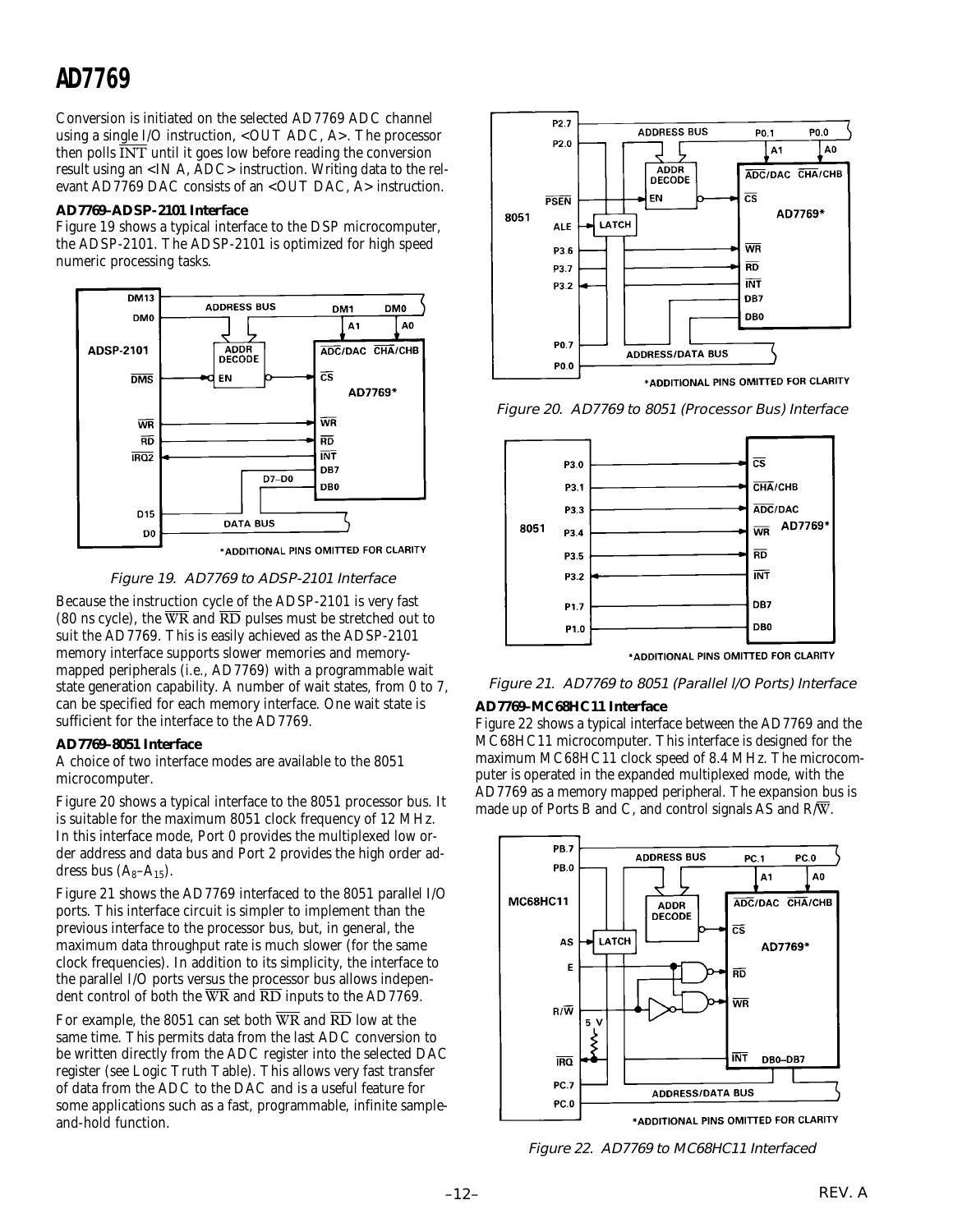#### **APPLICATIONS**

The AD7769 analog I/O port is used to convert servo related signals between the analog and digital domains. The input structure of the two-channel ADC makes it very easy to convert the typical output signals provided by a servo demodulator.

In a magnetic disk drive employing a dedicated servo surface, the servo demodulator produces two, positive-only, quadrature signals, generally sinusoidal or triangular, from the all-bit patterns read from the servo surface. The quadrature signals have the form of  $V_{BIAS} \pm V_{SWING}$ . The very fast conversion time of the AD7769 ADC allows sequential conversion of these quadrature signals without introducing significant phase delay errors. These converted signals provide the servo microcontroller with position and track crossing information from which velocity information can be derived. In optical disk drives, analogous servo signals can be derived from the quad photodiode detector to provide position and focus information for the microcontroller.

The two DACs in the AD7769 accept servo data from the microcontroller to position the head assembly. The DACs provide positive-only output signals of the form  $V_{BIAS} \pm V_{SWING}$ , which are ideal for driving voice coil motors. In magnetic disk drives, a single voice coil motor is used to position the head assembly and one DAC is usually sufficient to drive the motor in both the seek and track modes. In the seek mode, the DAC can be used to generate directly the desired analog velocity trajectory which the head must travel in order to achieve minimum access times. Alternatively, the DAC can generate a servo error value (computed by the microcontroller) between the actual head velocity and the desired head velocity. In the track mode, the DAC can be used to provide a position error signal to keep the head over the track or to detent the head off track, for such purposes as thermal compensation and soft error retries. The second DAC in the AD7769 may be employed in this fine positioning loop. Alternatively, the second DAC can be used to control the speed of the spindle motor via a pulse width modulator. In optical disk drives two voice coil motors are used, requiring both DACs of the AD7769–one for the focus servo loop and one for the radial positioning servo loop.

A typical servo control loop using the AD7769 is shown in Figure 23. In this dedicated servo drive, the servo demodulator converts the servo information bit patterns from the disk into the standard N and Q (normal and quadrature) servo signals. The voice coil motor current,  $I_L$ , is bidirectional and is supplied by the power transconductance amplifier. One input to this amplifier is held at  $V_{BIAS}$  (DAC), while the other input is driven from a DAC output,  $V_{\text{OUT}}$  A/B. Typical input/output waveforms for this power stage are shown in Figure 24. The transconductance,  $G_O$ , of the power stage is determined by external sense resistors.



Figure 23. Typical Dedicated Servo Control Loop Using the AD7769



Figure 24. Typical Relationship Between Input Voltage and Output Current for Transconductance Amplifier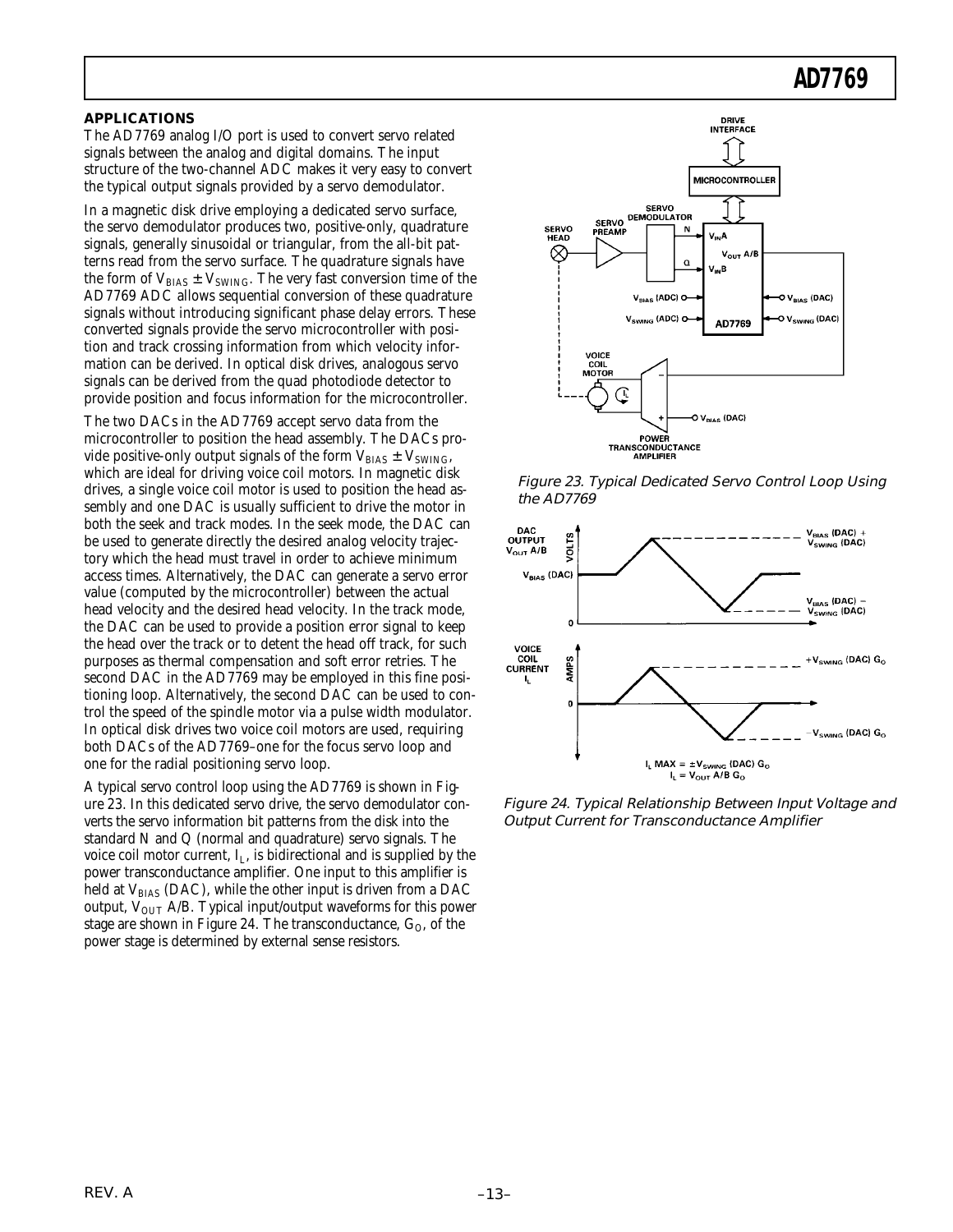#### **Increased Resolution DAC Output**

Since both  $V_{BIAS}$  (DAC) and  $V_{SWING}$  (DAC) are common to both output channels, the full-scale output voltages of both channels are nominally identical. However, by adding an external op amp and scaling resistors, it is possible to attenuate the full-scale output voltage of one (or both) of the DAC outputs to effectively increase the output voltage resolution. Figure 25 shows channel A being attenuated using a resistor scaling of 10:1. The attenuated output voltage,  $V_{\text{OUT}}A'$ , is

 $V_{OUT}A' = V_{BIAS} + (V_{SWING}/10)(2D_A-1)$ .

The output voltage of Channel B remains at

 $V_{OUT}B = V_{BIAS} + V_{SWING} (2D_B - 1)$ .

 $D_A$  and  $D_B$  are fractional representations of the DAC input codes, e.g.,  $D_A = N_A/256$  and  $D_B = N_B/256$ . For example, with a V*SWING* voltage level of 2 V, the Channel B output span is 4 V with an LSB size of 15.6 mV and (attenuated) Channel A output span is 400 mV with an LSB size of 1.56 mV. Changing the resistor scaling in Figure 25 obviously changes the attenuated full-scale output.



Figure 25. Increasing the DAC Output Voltage Resolution

A single change to the circuit Figure 25 allows the two DAC outputs to be combined to provide a single analog output with resolution beyond the standard 8-bits. Figure 26 shows the rearranged circuit. The composite output,  $V_{\text{OUT}}$ , is

$$
V_{OUT} = V_{OUT}B + (V_{SWING}/10)(2D_A-1)
$$
 or

$$
V_{OUT} = V_{BIAS} + V_{SWING} (2D_B-1) + (V_{SWING}/10) (2D_A-1).
$$



DAC A can be programmed to produce an interpolation function between the 8-bit steps of DAC B to allow, for example, very smooth velocity profile waveforms to be generated.

#### **Servo Offset Facility**

Most dedicated servo disk drives offer an offset facility whereby some small voltage is injected into the track-following loop. The purpose of the offset is to move the head to the right or left of its current on-track position to permit reading of off-track data. The circuit is shown in Figure 27. With the 10:1 resistor scaling used in the circuit the output voltage,  $V_{\text{OUT}}$ , is

$$
V_{OUT} = V_{PE} + (V_{SWING}/10) (2D_A-1).
$$



Figure 27. Servo Offset Facility

With no offset added,  $V_{OUT} = V_{PE}$ , where  $V_{PE}$  is the position error voltage which the servo loop normally drives to its zero level, V<sub>BIAS</sub>. When an offset voltage is supplied by DAC A, the action of the servo is to move the head away from its current on-track position until the position error voltage is equal and opposite to the offset voltage. The position of the head about the track centre is thus programmable.

#### **Programmable Full-Scale Range**

The output voltage span of both DACs is determined by the V*SWING* (DAC) voltage level. This is normally supplied from some fixed voltage source. However, it is possible to use one of the DAC channels to generate a programmable V*SWING* voltage level. The remaining channel will thus have a full-scale range and LSB size which is software programmable. This circuit is shown in Figure 28 where  $V_{\text{OUT}}$  is used in an implicit feedback loop to generate a programmable swing voltage, V<sub>SWING</sub> (DAC), for the AD7769 from an external fixed input swing voltage, V*SWING*. Using the 5:1 resistor scaling shown in Figure 28, the expression for the AD7669 input swing voltage is

$$
V_{SWING}(DAC) = \frac{V_{SWING}}{1 - \frac{(2D_B - 1)}{5}}.
$$

Figure 26. Combined  $V_{OUT}A$ ,  $V_{OUT}B$  Circuit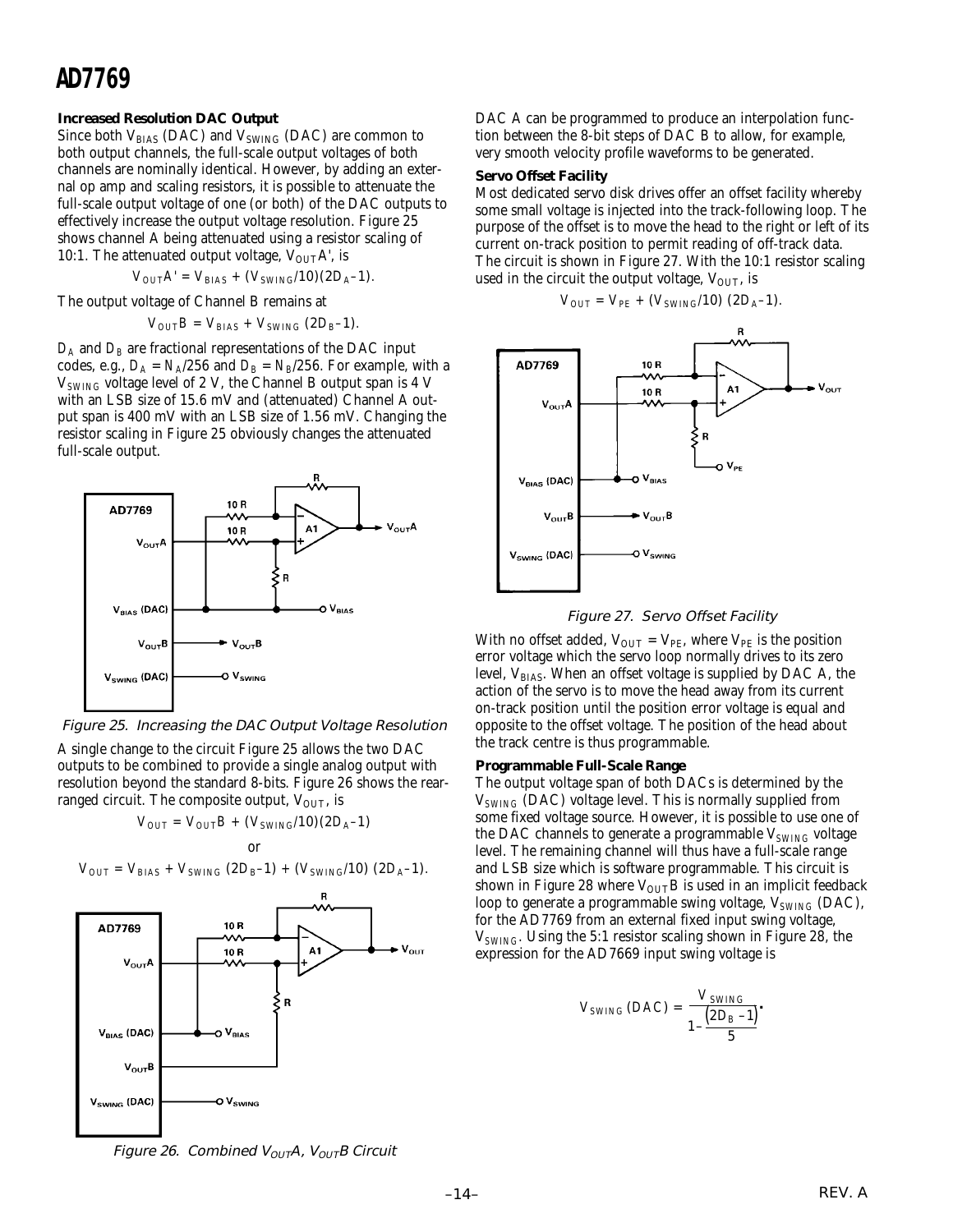

Figure 28. Generating a Software Programmable V<sub>SWING</sub> (DAC)

For example, with a fixed input swing voltage of 2.5 V, the programmable span via DAC B is as follows:

 $D_B = 0$ :  $V_{SWING} (DAC) = 2.08$  $D_B = 1/2$ :  $V_{SWING} (DAC) = 2.5 V = V_{SWING}$  $D_B ≈ 1$ : V<sub>SWING</sub> (DAC) = 3.125 V

The AD7769 is specified for a  $V_{SWING}$  (DAC) voltage range from 2 V to 3 V, although in practice this range can be extended while still maintaining monotonic operation.

#### **Closed Loop Microstepping**

Microstepping is a popular technique in low density disk drives (both floppy and hard disk) that allows higher positional resolution of the disk drive head over that obtainable from a full-step driven stepper motor. Typically, a two-phase stepper motor has its phase currents driven with a sine-cosine relationship. These cosinusoidal signals are generated by two DACs driven with the appropriate data. The resolution of the DACs determines the number of microsteps into which each full step can be divided. For example, with a 1.8° full-step motor and a 4-bit DAC, a microstep size of  $0.11^{\circ}$  (1.8°/2<sup>n</sup>) is obtainable.

The microstepping technique improves the positioning resolution possible in any control application. However, the positional accuracy can be significantly worse than that offered by the original full-step accuracy specification due to load torque effects. To ensure that the increased resolution is usable, it is therefore necessary to use a closed-loop system where the position of the disk drive head (or motor) is monitored. The closed-loop system allows an error between the desired position and the actual position to be monitored and corrected. The correction is achieved by adjusting the ratio of the phase currents in the motor windings until the required head position is reached.

The AD7769 is ideally suited for the closed-loop microstepping technique with its dual DACs for positioning the disk drive head and dual channel ADC for monitoring the position of the head. A typical circuit for a closed-loop microstepping system is shown in Figure 29. The DAC waveforms are shown in Figure 30 along with the direction information of clockwise rotation supplied by the controller.



\*ADDITIONAL PINS OMITTED FOR CLARITY

Figure 29. Typical Closed-Loop Microstepping Circuit with the AD7769



#### Figure 30. Typical Control Waveforms for the Microstepping Circuit of Figure 29

A typical transducer would be a moire-fringe transducer which consists of two gratings, one fixed and one moveable. The relative positions of these two gratings will modulate the amount of light from a LED which can pass through. In order to derive head direction information the stationary grating has two sets of bars, with a 90° phase relationship, and two photo-transistors. The quadrature sinusoidal output waveforms (N & Q) can be converted directly by the AD7769.